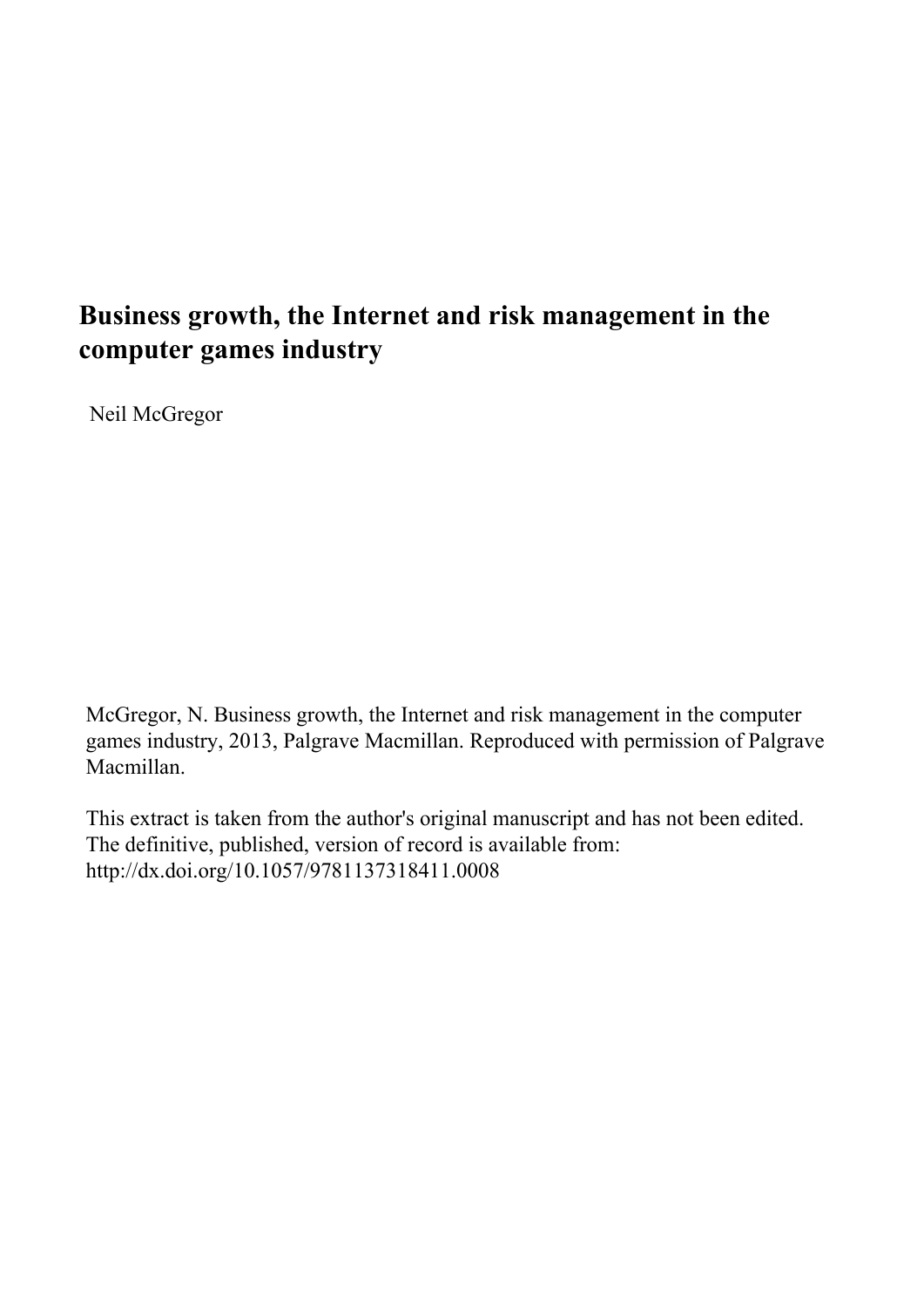# **Business Growth, the Internet and Risk Management in the Computer Games Industry**

## **Neil McGregor**

### **Introduction**

According to Wasserman (2011) the growth of the internet has transformed the software industry in a wide variety of ways. These include the creation of new business opportunities as well as significant impacts across software business processes such as software development, distribution and product support. This chapter examines one significant subsector of the software industry, the computer (or video) games industry, and focuses on the impact on games development companies of the opportunities created by developments in internet and mobile technologies.

The computer games industry has grown rapidly since the first games were developed in the 1960s. In this chapter we define the computer games industry to include games played on a computer (PC games) as well as those played on a games console (such as Playstation or Xbox), or on a hand-held device. The industry has grown into a multi-billion dollar global business comparable in scale to the global film industry (Johns, 2005). We will illustrate how the internet has altered computer games production networks and how the associated new business models, adopted by games development businesses, introduce the potential for significantly increased rewards. However, these opportunities do not come without associated risks. Utilizing evidence from the games development cluster in Dundee, Scotland, the chapter illustrates that these new business models, if they are to succeed, require businesses to understand, evaluate and manage the associated risk exposure. Ultimately, this involves the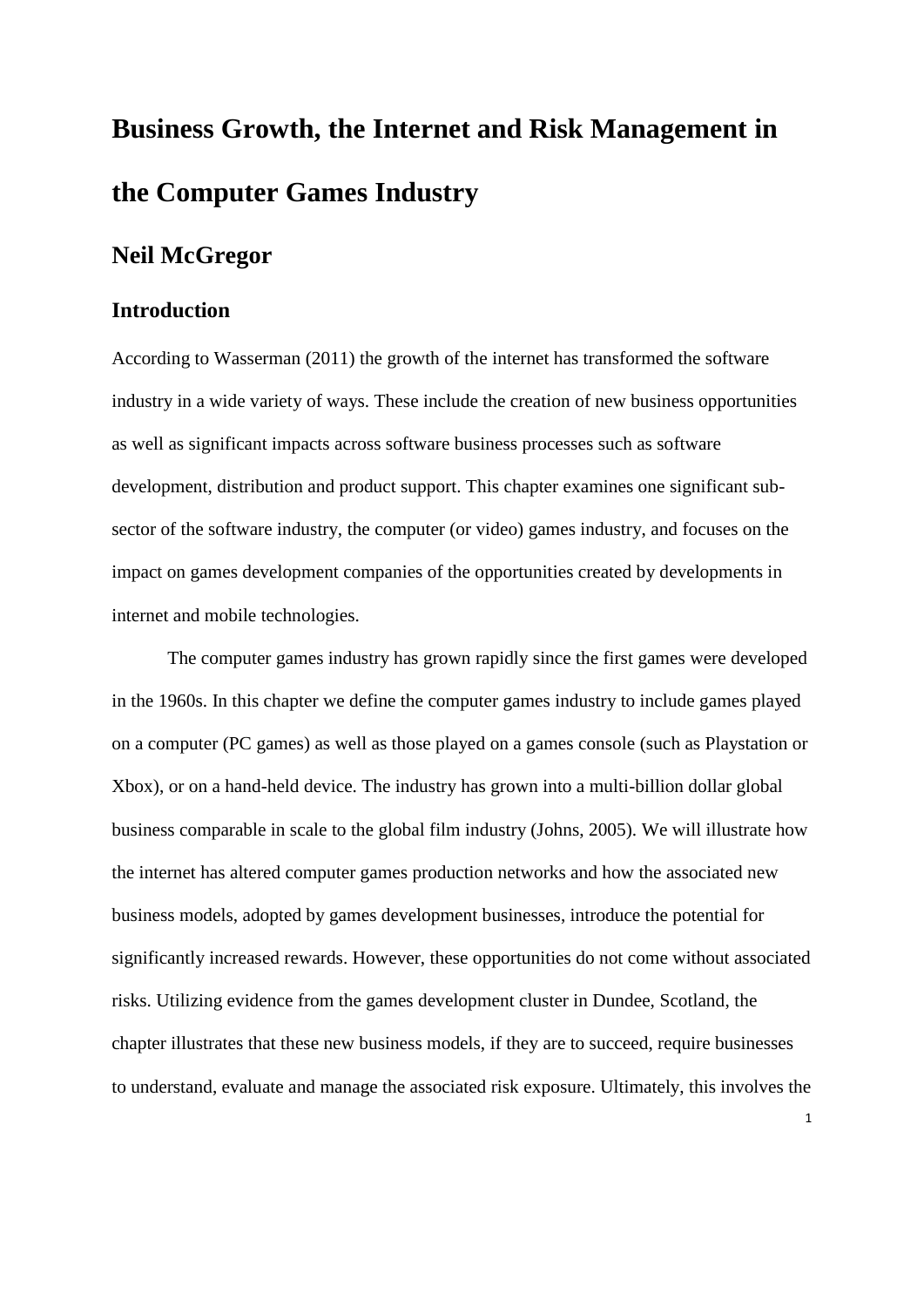acquisition of key management competencies in order to manage exposure to market and price-related risks, which were previously borne by other stakeholders in the games production network.

#### **Games production networks and changing business models**

The computer games industry in the UK has experienced remarkable growth over the past decade. However, the games industry is undergoing an important transition as many games development studios begin to move away from the old work-for-hire (WFH) based business models to strategies geared towards creating and exploiting their own intellectual property (IP). These new and emerging business models are largely a result of the opportunities (and threats) associated with the internet and other mobile technologies. A report by IFF Research (2008) undertaken for the Skills for Business Network in the UK highlighted the key changes in the games industry in the mid-2000s. These are the emergence of digital downloads (either to a PC or console) as a means of distributing the product to the customer, and the development of user-generated content platforms and online communities.

The first of these has had a significant impact on the way businesses in the games development sector operate and are structured. The digital download route to market represents an opportunity for businesses of all sizes. Investment in new skills, and for smaller businesses the acquisition of critical hardware, are seen as necessary pre-requisites to the exploitation of these opportunities. The second trend is a newer development and most businesses in the sector are beginning to explore and, in many cases, exploit its potential. Due to the uncertainties associated with the scale and dynamics of these opportunities, games developers are not yet able to quantify fully the growth associated with these two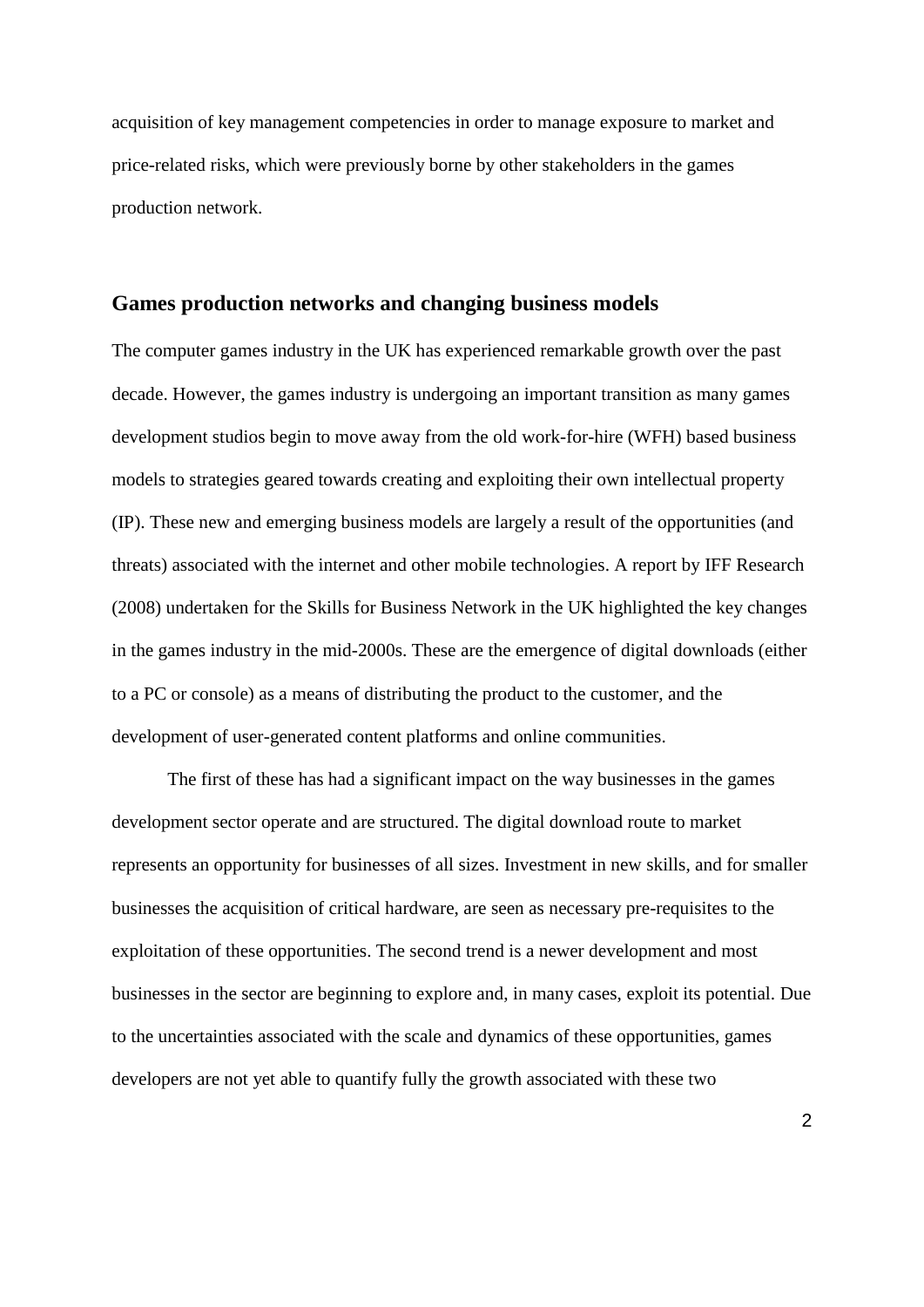developments. Even the largest employers that are at the forefront of the sector's online offerings consider the extent of the impact of recent developments to be unpredictable (IFF Research, 2008). While the new business models have the potential to offer significantly greater rewards, there are associated risks for the businesses. The current study utilizes data derived from a series of interviews with key stakeholders, as well as a range of secondary data sources, to identify how the business models are changing and to assess what the games developers need to do to make these new, higher risk business models work.

#### **The traditional computer games developer business model: work-for-hire**

Prior to the proliferation of the internet the games industry the standard business model for games developers was similar to that illustrated in Figure 1. According to Stolz (2008), a video game typically becomes attractive to consumers due to the variety and the originality of the game software, even if it is true that hardware innovations are also relevant to innovative game development. Due to the mutual dependence of hardware (for instance Sony, Nintendo and Microsoft) and software producers, their relationship has been described as symbiotic (Johns, 2004). Game software is typically produced by game software publishers (some of which can also be hardware manufacturers) or specialized, independent software firms. The independents develop and produce game software on their own and sell their products to the hardware producers, usually on a WFH basis. Besides these, there are also smaller software houses which, due to resource and capacity constraints, tend only to develop the software and then to transfer production and marketing to the publishers. The traditional industry model is presented in Figure 1 below.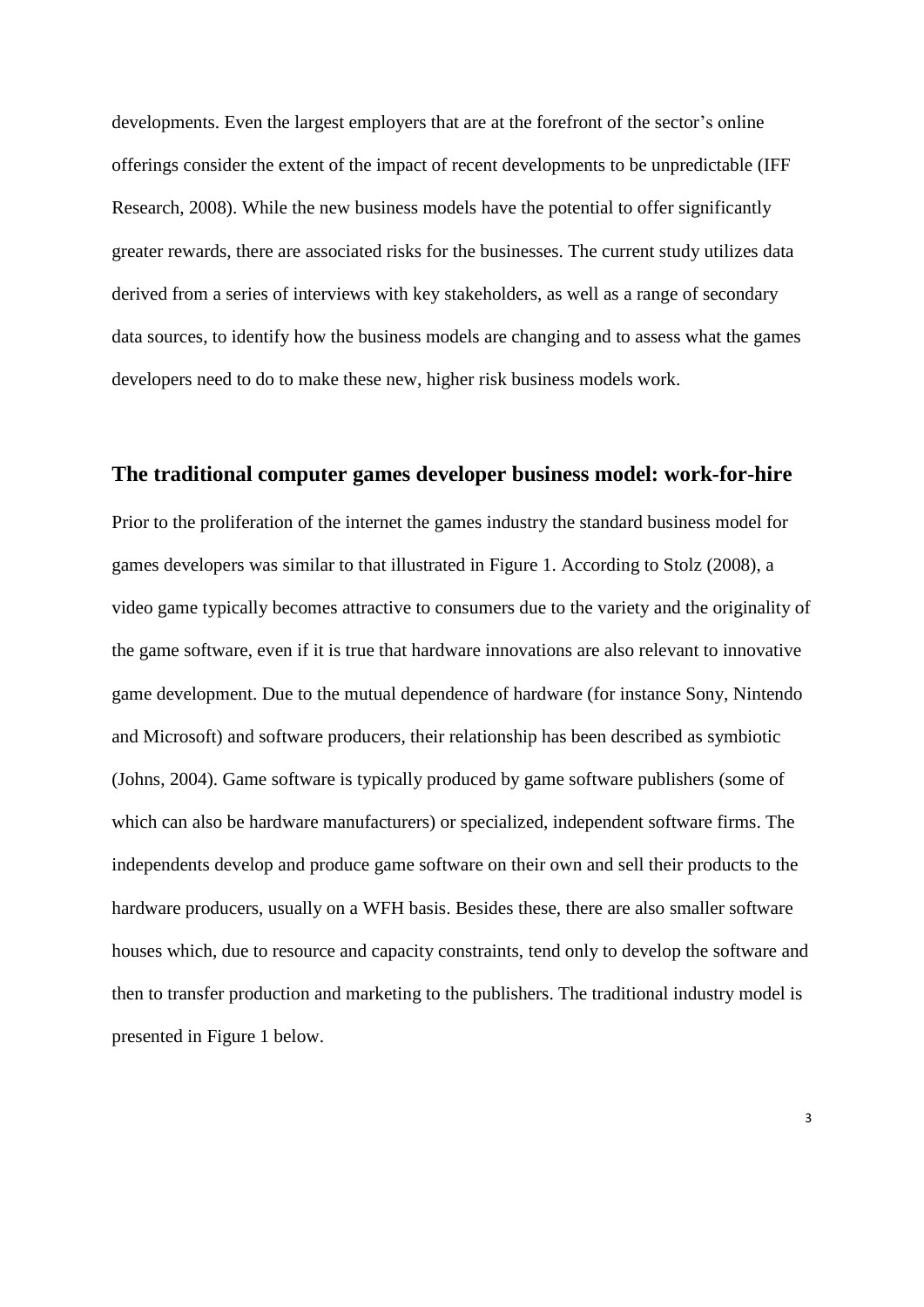

**Figure 1**: Business-to-business relationships within the traditional games industry model (based on Stolz, 2008)

Figure 1 illustrates a critical aspect of the traditional games production network – that the games developers do not have direct access to distribution networks or consumer markets. In the traditional model either the publishers or the console manufacturers themselves will contract the developer to produce a game. The main implication of the WFH model for the developer is that revenues are often fixed irrespective of the success or otherwise of the product in the market place. From a risk management perspective the removal of the uncertainties over cash-flows associated with the sales of the product effectively removes market risk for the developer, while other sources of risk, faced by any business, remain (for instance credit risk and operational risk). The WFH model therefore helps to reduce the portfolio (combined) risks for the games developer. The down-side for the developer is the associated reduction in potential returns.

#### **The impact of internet and mobile technologies**

The internet and other technological developments (such as mobile technologies) have created significant opportunities in the computer games industry. The observation by Barnes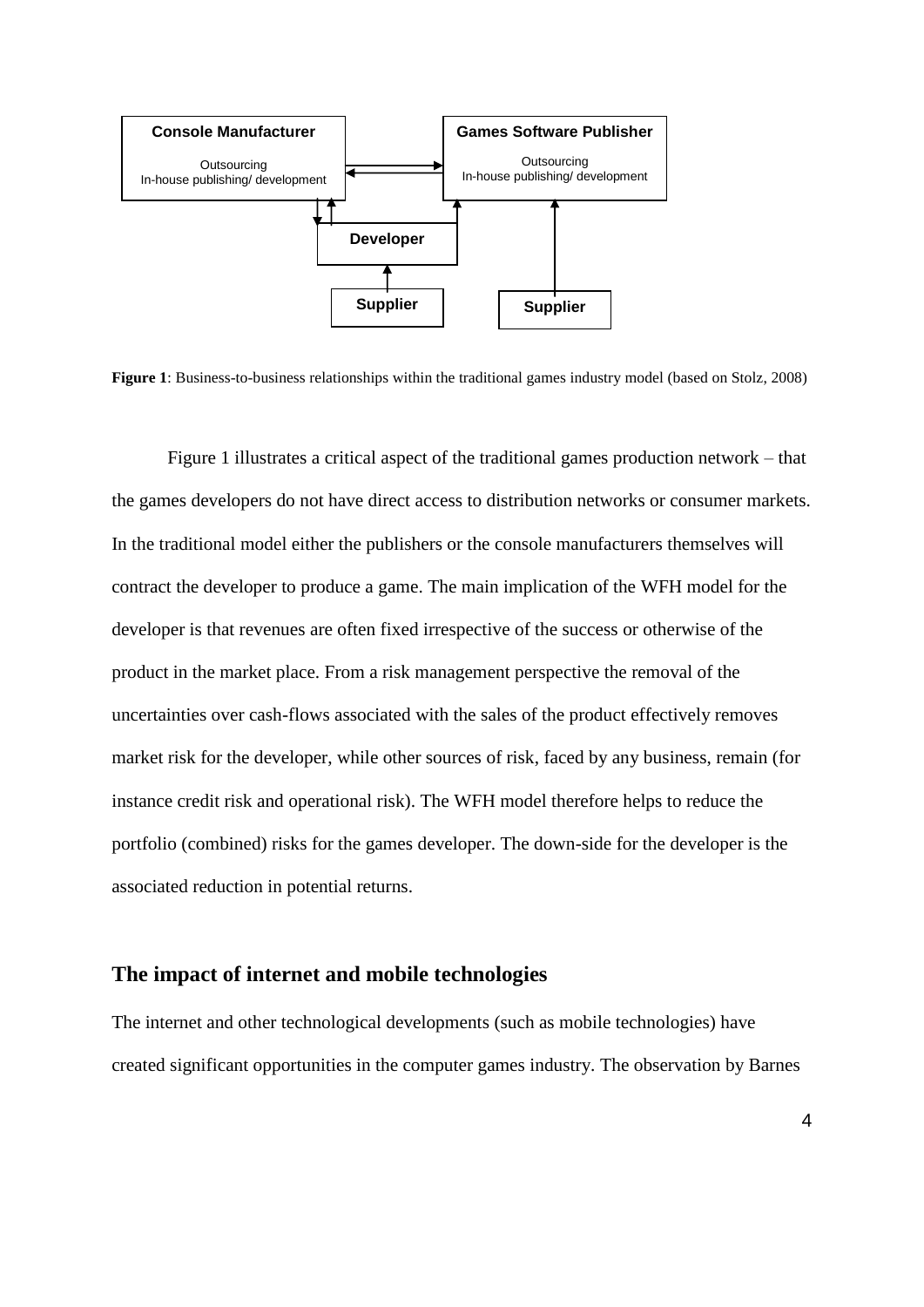(2002) suggesting that the internet and related technologies are developing into the communication system of choice across a wide range of business sectors, has proved to be correct. Similarly, the convergence of internet and wireless technologies has extended the proliferation of these business opportunities, particularly in business-to-consumer markets. These opportunities are increasingly being realized in the computer games industry.

New on-line gaming portals and communities are emerging and represent key opportunities for games developers. Perhaps the best known of these is currently the Apple App Store, although a number of other portals such as STEAM (an on-line version of X-Box from Microsoft), Greenhouse and, potentially, an on-line gaming portal available via Google also represent new and developing opportunities for computer games developers. However, these internet and mobile-technology based opportunities present challenges for games businesses in that, as they move towards the IP-based model, they will have to think more and more about selling the product. A number of businesses have recognized this and have identified weaknesses in capabilities such as on-line marketing.

# **The new internet-based games developer business model: intellectual property model**

The development and proliferation of internet and mobile-based technologies has led to the emergence of a wealth of opportunities for games developers. These opportunities stem largely from the new marketing and distribution channels that these technologies open up for them. The games sector is facing fundamental issues associated with the ambitions of many of the games companies to move away from their current WFH based business models towards an IP-focused model. For many games companies in the UK their business model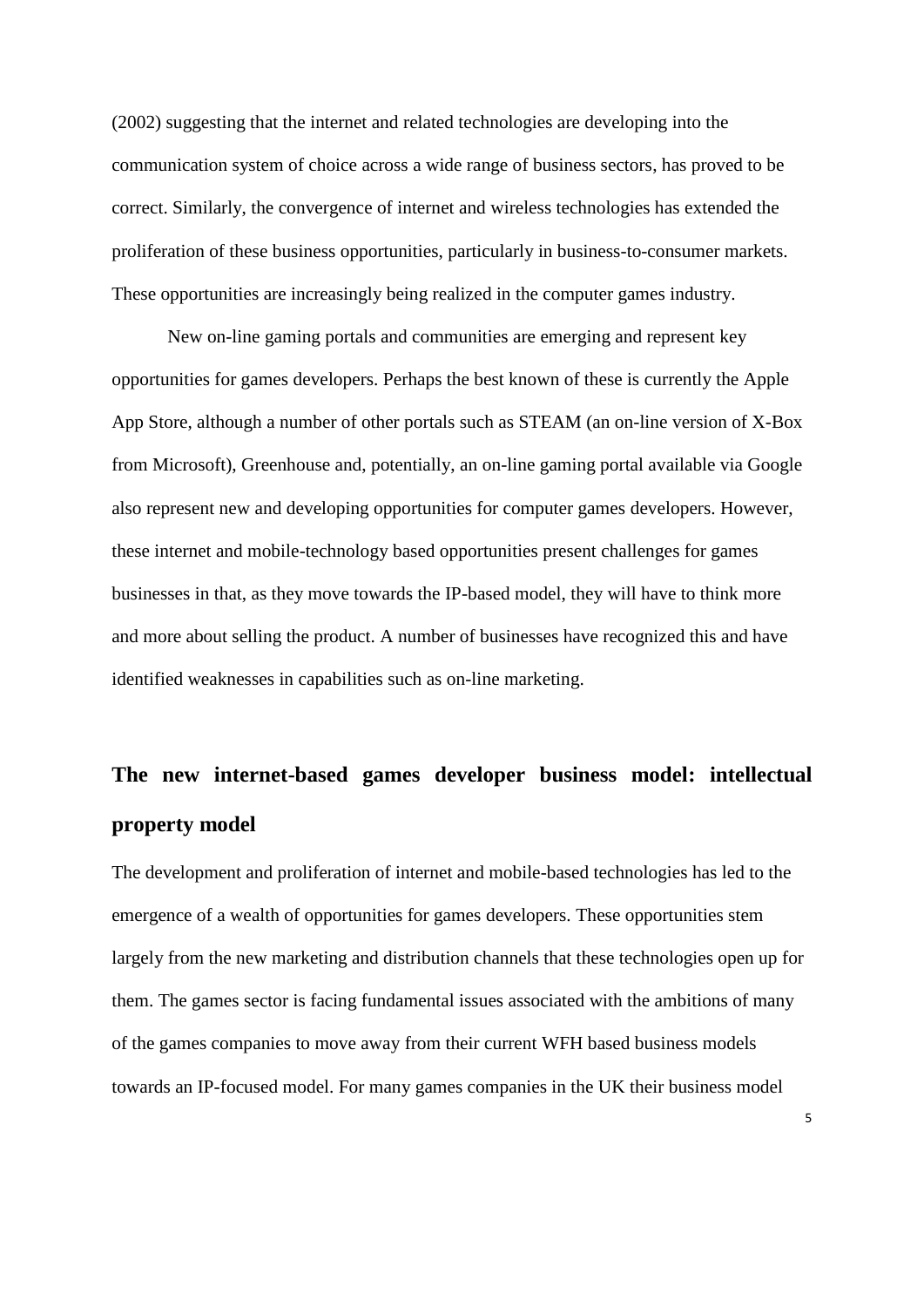has tended to concentrate on generating revenues by undertaking work contracted by large publishers (such as EA Games for example) and/or for large platform developers (such as Sony and Microsoft). This business model is relatively low risk, but is also associated with lower returns (see Figure 1). Some in the industry have begun to move away from this approach towards a strategic business model whereby they not only develop games (and other digital) content but now also maintain ownership of the IP. This approach, while opening up the potential for significantly greater rewards, brings with it inherent risks and uncertainty which have the potential to wipe out cashflows accumulated over many years of operation – termed war-chests in the sector – and may put the survival of the business in jeopardy. In addition, in order to fully exploit the opportunities associated with the new business model, businesses will need to acquire different sets of skills, at all levels of the organization. In particular, on-going changes in the consumer market for games are, as outlined above, offering new opportunities for content developers to sell direct (or via a gate-keeper) to consumers on-line (see Figure 2 below).



**Figure 2**: Changing relationships and business models within the games industry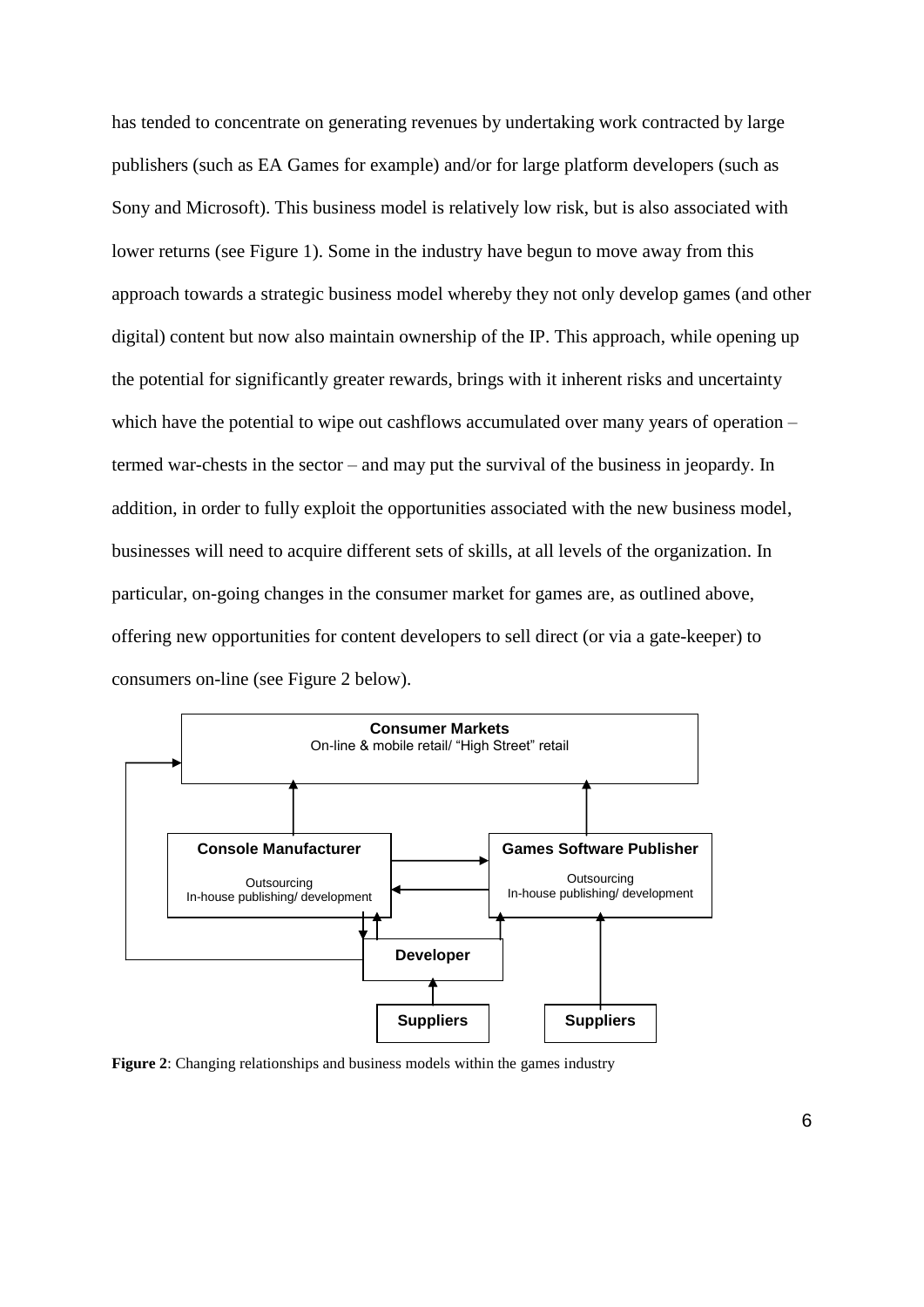The new business models, made possible by the increasing proliferation of the internet and mobile technologies, are based on a range of emerging opportunities such as:

- SMEs being able to deliver a product directly to the consumer without the need for a publisher;
- extending the life span of 'on shelf' games through digital add-ons;
- utilization of community forums and social networking sites to manage the marketing process;
- increased potential for tracking consumer behaviour and improving the conversion rate of users visiting a web site;
- increased potential for monitoring the user response to elements of a product (for instance beta testing);
- unlocking new market demographics, such as: female gamers as a result of short session, casual gaming; and, under-18s through the development of store-bought points or subscriptions;
- new revenue streams opening up through being able to release re-branded packs digitally, and;
- the rise of advergames (and their potential for obtaining marketing information).

#### **Enterprise risk management in IP-based business models**

As discussed above, the internet and associated mobile technology booms have presented games developers with an array of opportunities. These opportunities, however, are associated with a change in the risk exposure of the businesses themselves. As a result of this,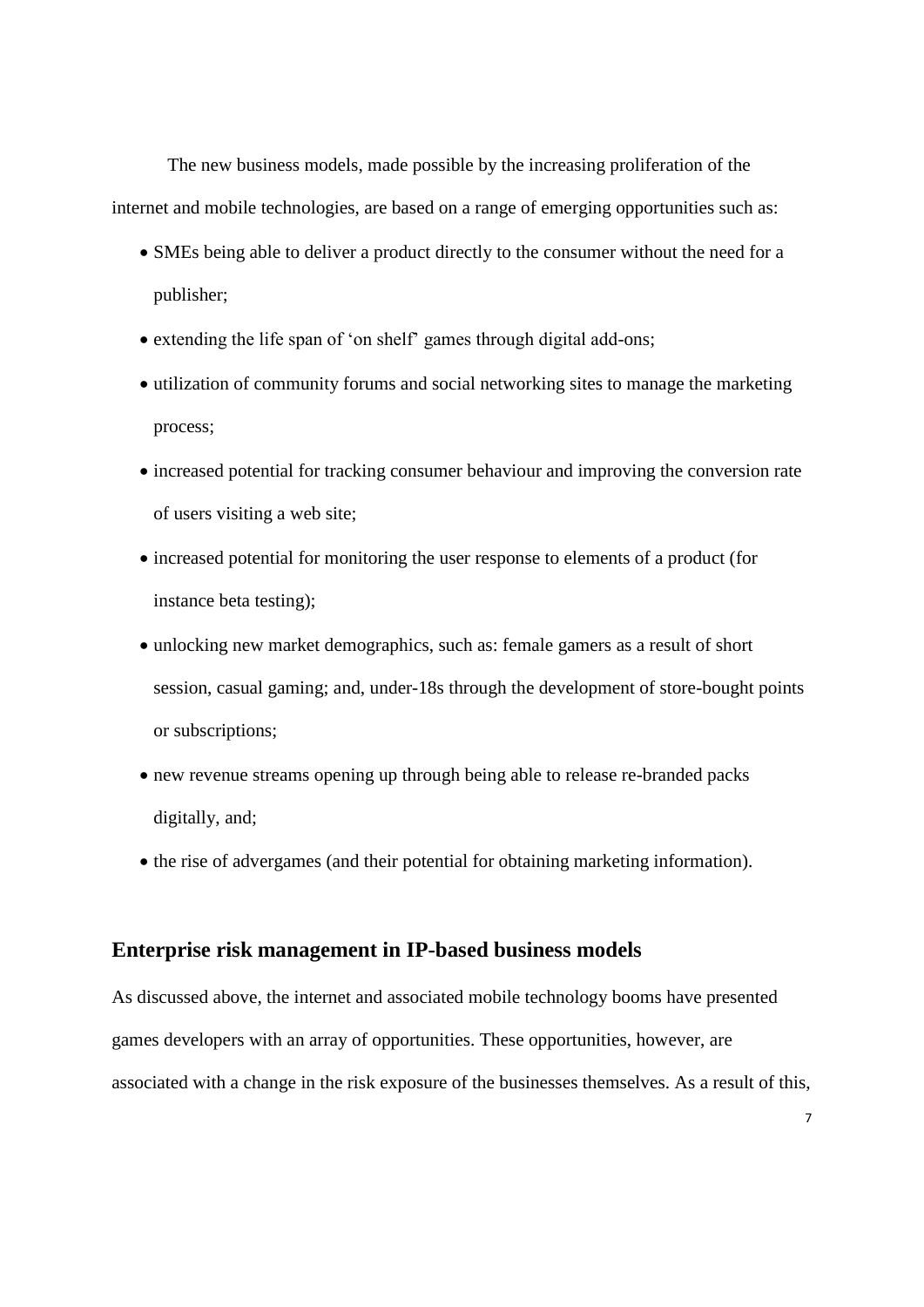for the new business models to succeed the games developers must be in a position to understand, evaluate and manage these new sources of risk. The Casualty Actuarial Society (2003) identifies four main types of risks in the context of enterprise risk management, namely: hazard, financial, operational and strategic risks, as summarized in Table 1. **Table 1:** Types of Risk (Source: adapted from CAS (2003)).

The above list of risk types identifies the main categories of risk and examples of the typical sources of risk in each. The approach to Enterprise Risk Management (ERM) principles adopted by CAS (2003), however, does not attempt to provide an exhaustive list of risks nor does it engage in debates about which category of risk each specific source of risk might best be associated. Instead, the ERM approach emphasizes the need to consider enterprise risks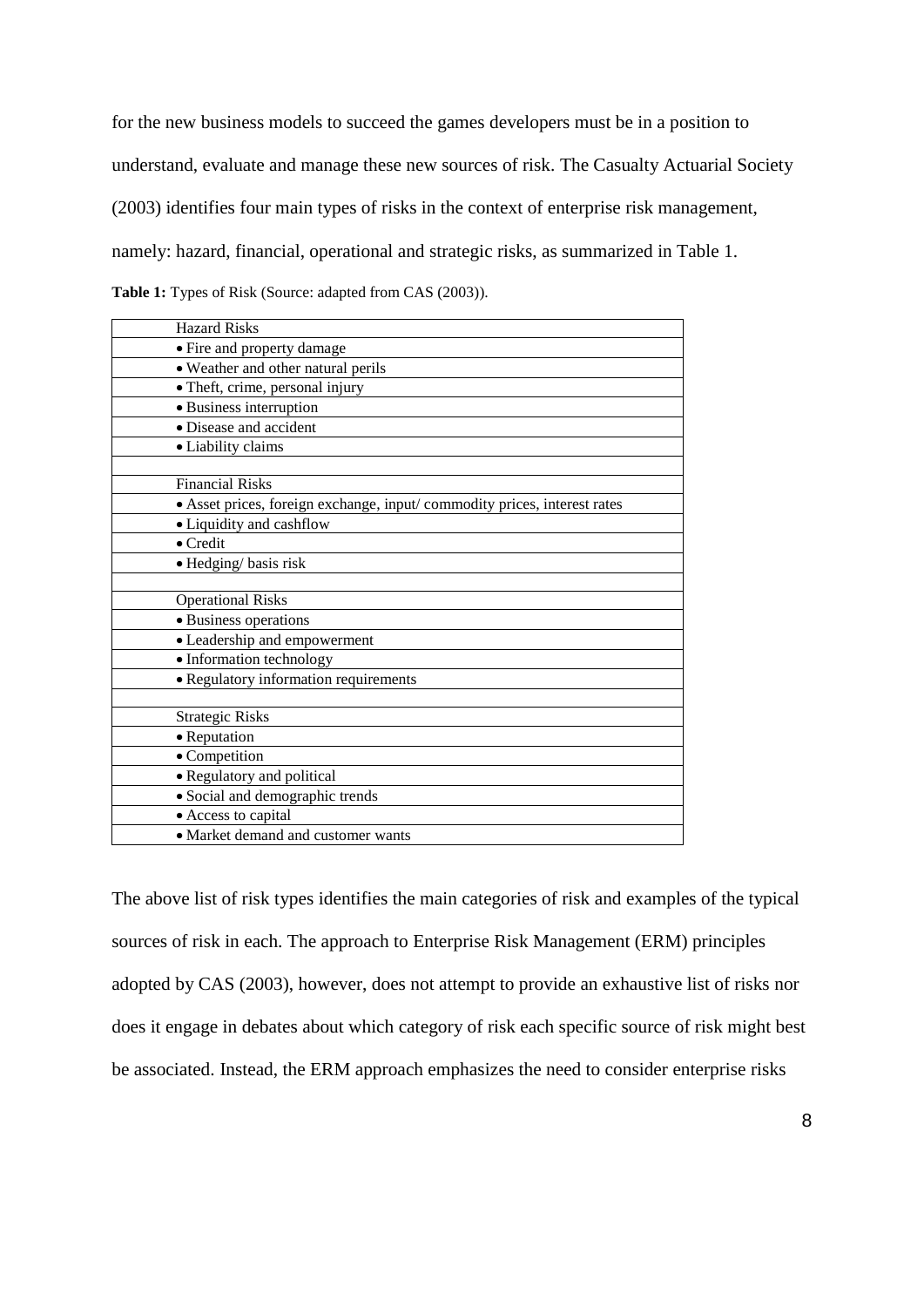from a portfolio perspective. Specifically, CAS (2003) states that the portfolio view of enterprise risk involves an understanding that portfolio risk is not just the sum of the individual risk elements as it involves an understanding of each individual risk as well as the interaction between risks. Furthermore, the risk associated with the entire organization (portfolio risk) is relevant to the critical decisions of the enterprise.

In light of the ERM approach, it would appear at least sensible, and potentially critical, for games developers to understand the impact on portfolio risk associated with the shift from the WFH model to the IP-based model. While each games developer would have to undertake the analysis and management of their risk portfolio on an individual basis we can draw some generic conclusions on risk exposure associated with the shift in business model. Based on the list of risks presented above and the foregoing analysis it is reasonable to assume that the enterprise portfolio risk associated with a games developer moving to the new business model potentially alters risk exposures across a range of factors.

#### **Risk as opportunity**

The implication of the above is that a change in strategy to follow an IP-based business model will result in significantly increased portfolio risk exposure for the developer. Many games developers have been very successful and have grown significantly by following the WFH model. However, the CAS (2003) view of enterprise risk provides one generic rationale for opting to take on the higher risk IP-based strategy, namely, risk as opportunity.

CAS (2003) identifies a shift in attitudes toward risk across organizations generally. Historically organizations may have tended to emphasise the downside of risk and therefore to adopt a predominantly defensive attitude, viewing risks as situations to be minimized or,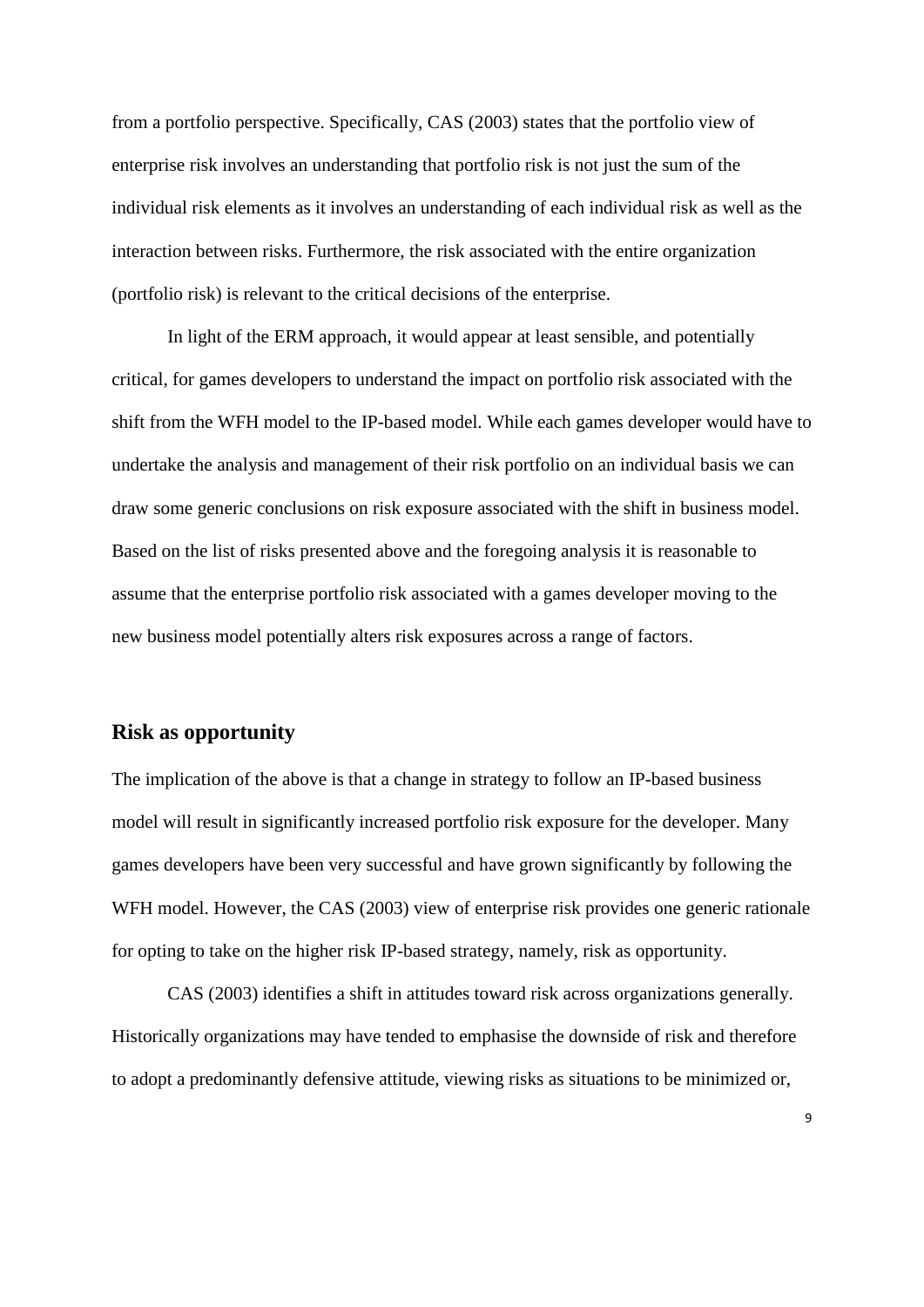even better, avoided. More recently organizations have recognised the notion of up-side risks and the potential value-creating opportunities associated with certain types of risk. This attitude change has, over time, led to the development of increasing sophistication in organisational capacities to identify, assess and manage the risks they face as well as increased access to information about risk. This has led many organizations actively to seek out risks as they become more familiar with the nature of the risks they face and confident in their ability to manage them.

This shift in risk attitudes identified by CAS (2003) at least in part provides a rationale for games developers moving to the IP-based business model. One other factor that is likely to contribute towards a desire among games developers to adopt the new business model is that the IP-based model places far greater emphasis on creativity and freedom of expression in games development. This is likely to have been more constrained by the contractual terms of reference set out by the client under the traditional WFH model. This art rather than profit attitude towards games development appears to be common across games development enterprises. Many developers see the development of a game not as a product to be sold but more as an artistic creation and something that they would personally enjoy playing and that they want to share with like-minded games-players – rather than something which is a way to make profit.

#### **Risk implications of the emerging business models**

Game development is risky and the commercial success of a game under development is uncertain (Banks *et al*, 2002). Even where revenue streams are generated by commercial games developed to the specifications of clients (for instance publishers or console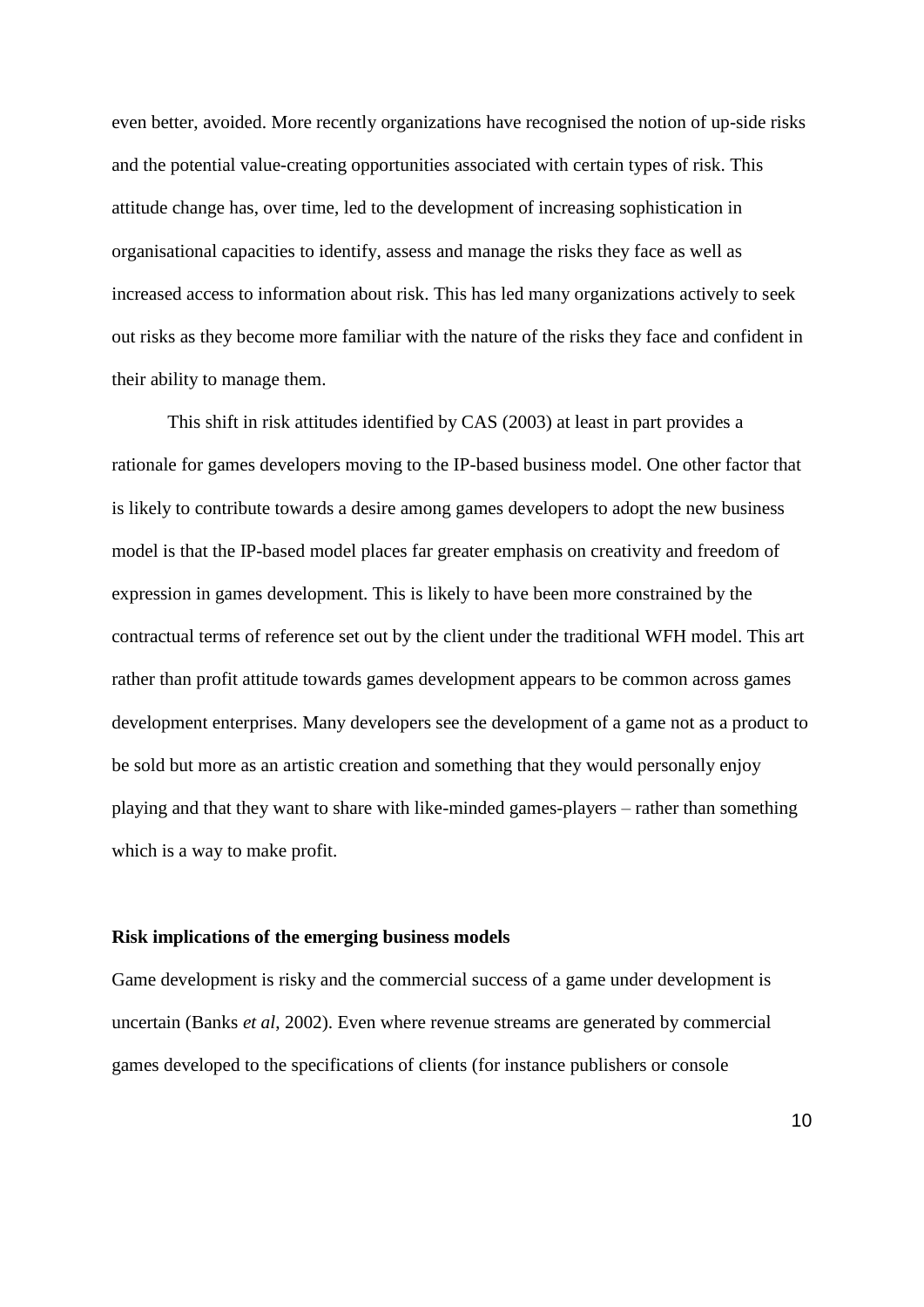manufacturers) via the WFH business model the commercial and financial constraints for small studios are significant. The route to growth for many ambitious games developers involves the creation and eventual exploitation of their own products with sovereignty over this IP work (Hotho and Champion, 2010).

As illustrated in Table 2, the consequence of a shift away from the WFH model to the IP-based model involves a change in the specific risks involved and hence the portfolio risk exposure of the games developer. Firstly, the IP-based model involves the allocation of resources to higher value IP creation through explorative innovation. Secondly, the investment of funds into IP creation involves significant resources and games developers following this approach often need to seek external financing, often via the venture capital route. Finally, and perhaps most critically, the move to the IP-based model exposes the games developer to new risks associated with cashflow uncertainties. In the WFH model the games developer would not be exposed to risks associated with the product demand and their cashflows would be fixed via the contractual agreement with the publisher or the console manufacturer. The shift to the IP-based model assumes that the games developer will, facilitated by the proliferation of internet and mobile technologies, attempt to sell their products direct to the market. This fundamental shift in the business model exposes the games developer directly to product cashflow uncertainties and risks associated with pricing and sales.

Shifting to the IP-based model requires shifts in business strategy and operations that involve either experimentation with flexible organizational forms, changes in workforce skills and scale, a decisions on whether to undertake a total shift from the old to the new business model, or structural arrangements designed to enable both explorative (IP-based)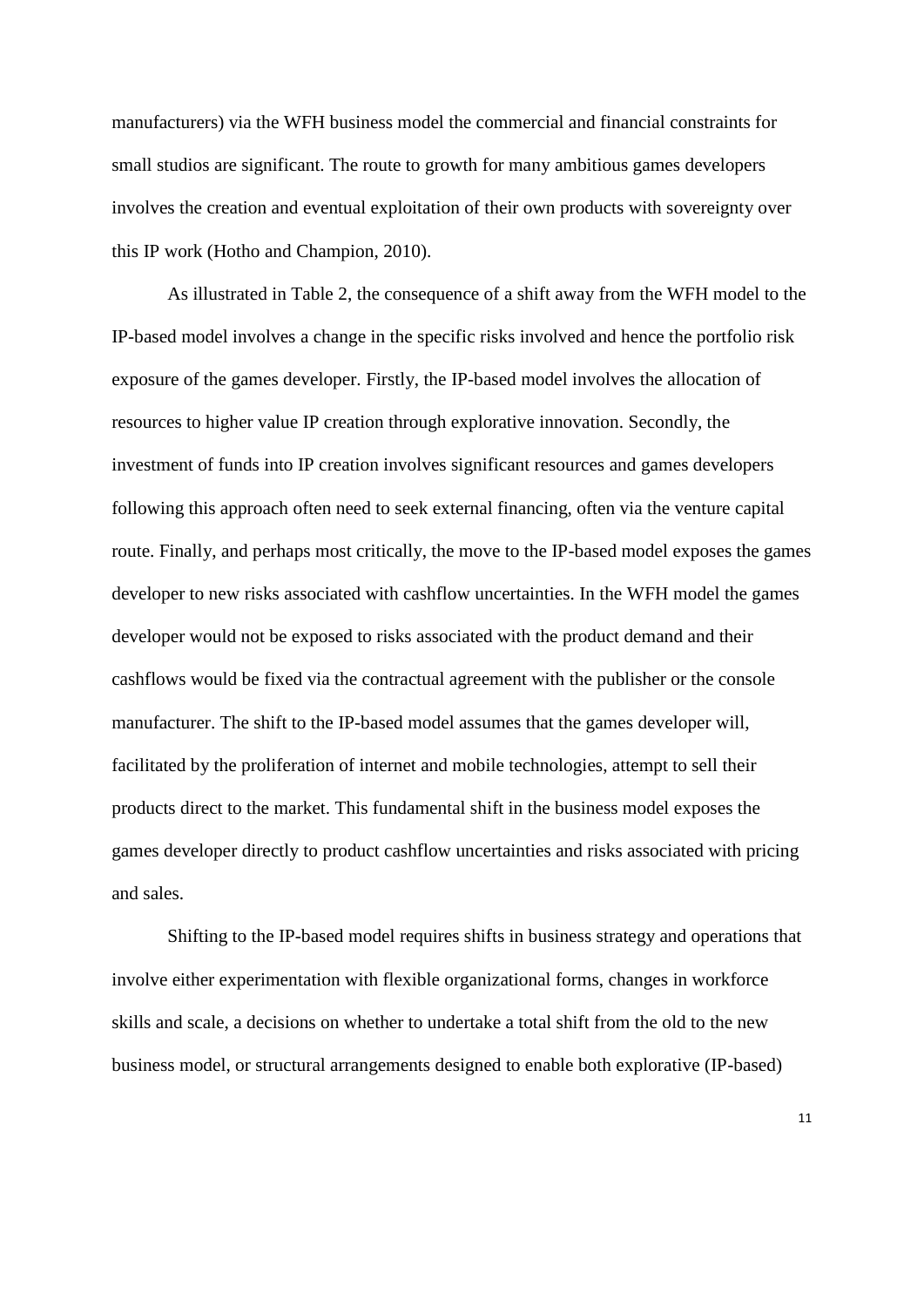and routine (WFH) activities simultaneously. These structural and organizational demands reflect the tensions between exploration and exploitation. Computer games developers face the innovator's dilemma of having to strike a balance between exploration and exploitation (Edwards *et al,* 2005; Nooteboom, 2000), but this challenge is exacerbated in an industry with a fast-paced, creativity and technology-driven, innovation imperative. This conflict is reflected in the differing portfolio risk associated with the alternative games developer business models. A games developer adopting the WFH business model will attempt to build a portfolio of regular and guaranteed work for a stable set of clients, but in so doing will sacrifice the ability to act dynamically and flexibly to exploit market opportunities as they emerge (Tushman and O'Reilly, 1996). The ability of the organisation to engage in both exploitation and exploration is viewed as being of particular importance for the games industry (Raisch, 2008; Raisch *et al.*, 2009). The ability to manage successfully the transition from an organization focused on the ability to develop products to order to an organisation with the capability to both develop and market innovative products is at the heart of the enterprise risk management issue discussed in this chapter. How to develop such dynamic capability and how to manage it has not yet been addressed in this industry sector (Hotho and Champion, 2010).

**Table 2** Examples of differential enterprise risk exposure variation between WFH and IP-based games developer business models (Source: CAS(2003) and author's own analysis)

| <b>Examples of Differential Risk Exposure with Shift in Business Model</b> |  |
|----------------------------------------------------------------------------|--|
| Hazard Risks                                                               |  |
| risk of counterfeiting/ IP theft                                           |  |
| <b>Financial Risks</b>                                                     |  |
| • exposure to foreign exchange risk if overseas sales                      |  |
| exposure to cashflow risks as revenues generated via sales only            |  |
|                                                                            |  |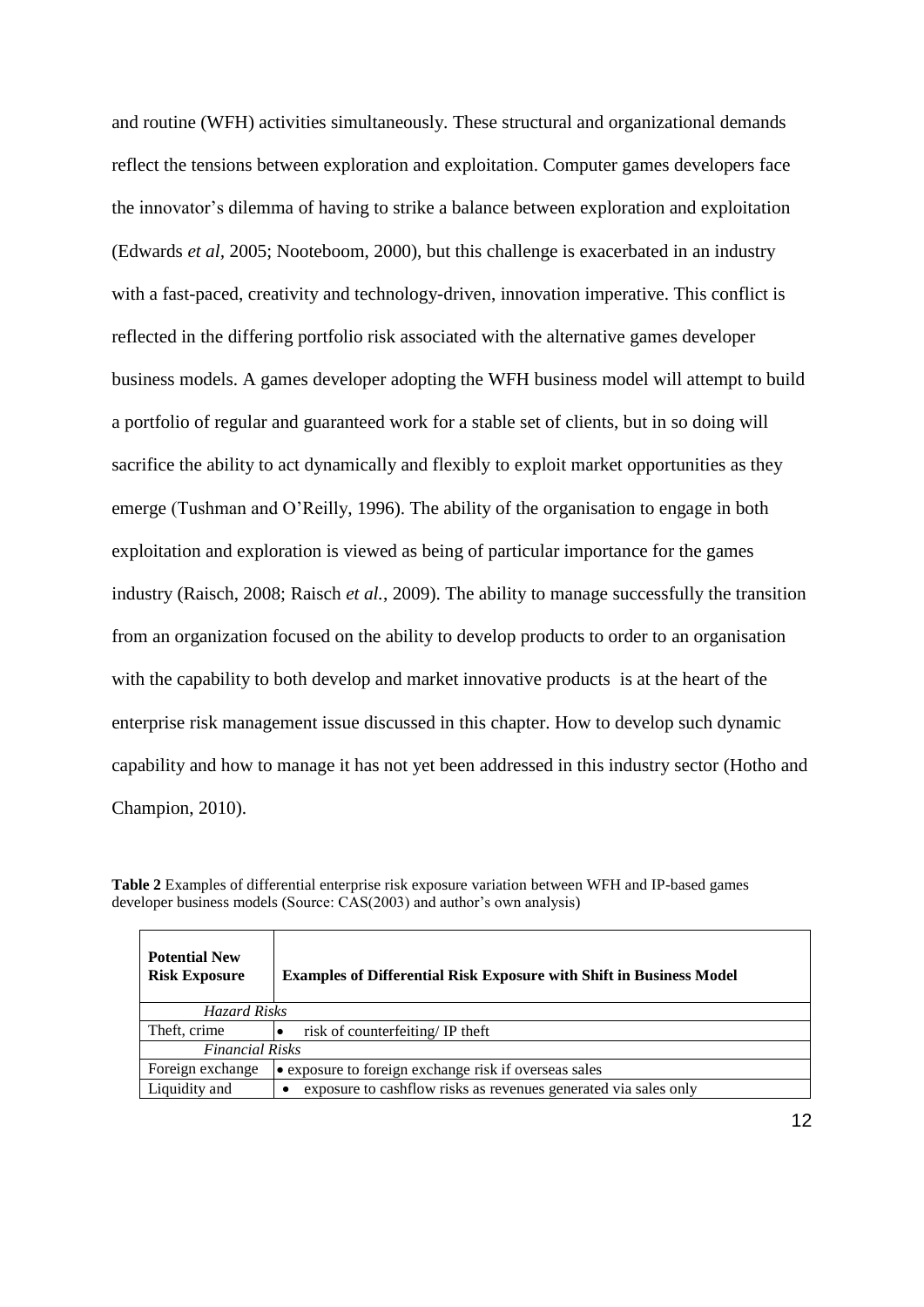| cashflow                               | exposure to liquidity problems as up-front investment funds required for<br>$\bullet$<br>product development                                                                                                                                                           |  |
|----------------------------------------|------------------------------------------------------------------------------------------------------------------------------------------------------------------------------------------------------------------------------------------------------------------------|--|
| Credit                                 | remove exposure to counter-party risk as by-passing publisher/console<br>$\bullet$<br>manufacturer and going straight to market<br>exposure to financial distress and credit default risk as a result of increased debt<br>levels if investment financed via borrowing |  |
| <b>Operational Risks</b>               |                                                                                                                                                                                                                                                                        |  |
| <b>Business</b><br>operations          | introduction of new ways of working and enterprise culture change to<br>encourage innovation and creativity<br>new skills and competencies required in terms of product development<br>٠                                                                               |  |
| Leadership and<br>empowerment          | managerial capabilities and experience<br>$\bullet$<br>management of change and corporate culture transformation<br>$\bullet$                                                                                                                                          |  |
| Information<br>technology              | product demand dependent on popularity of technology platform<br>$\bullet$<br>impact on relationship with former client and subsequent access to information<br>on technological developments (e.g. in console design and compatibility<br>issues)                     |  |
| <b>Strategic Risks</b>                 |                                                                                                                                                                                                                                                                        |  |
| Reputation                             | product quality directly attributed to developer by consumer rather than<br>publisher/console manufacturer<br>poor investment returns and/or financial distress<br>٠                                                                                                   |  |
| Competition                            | loss of traditional WFH clients to rivals<br>$\bullet$<br>direct competition with publishers, console manufacturers and other IP-based<br>games developers                                                                                                             |  |
| Social and<br>demographic<br>trends    | need to address changing customer base/ profile/ fashions etc.<br>importance of access to and effective interpretation of market information                                                                                                                           |  |
| Access to capital                      | strategy may become dependent on external capital<br>$\bullet$<br>access to capital markets may mean dilution/loss of managerial control<br>$\bullet$                                                                                                                  |  |
| Market demand<br>and customer<br>wants | price/ unit sales volatility and hence cashflow uncertainty<br>importance of access to and effective interpretation of market information                                                                                                                              |  |

## **The Dundee computer games industry**

This section of examines the relevance of the foregoing analysis for games developers in the context of a specific location. The case of Dundee's computer games industry is adopted here as it represents a microcosm of the issues raised in the foregoing analysis and illustrates the dilemmas faced by games developers across the global games development sector. The following case material has been developed from a range of sources including on-line blogs (for instance Gamesblog), newspaper articles (including articles available from *The Guardian* on-line) as well as previous research undertaken by McGregor, White and Farley (2010).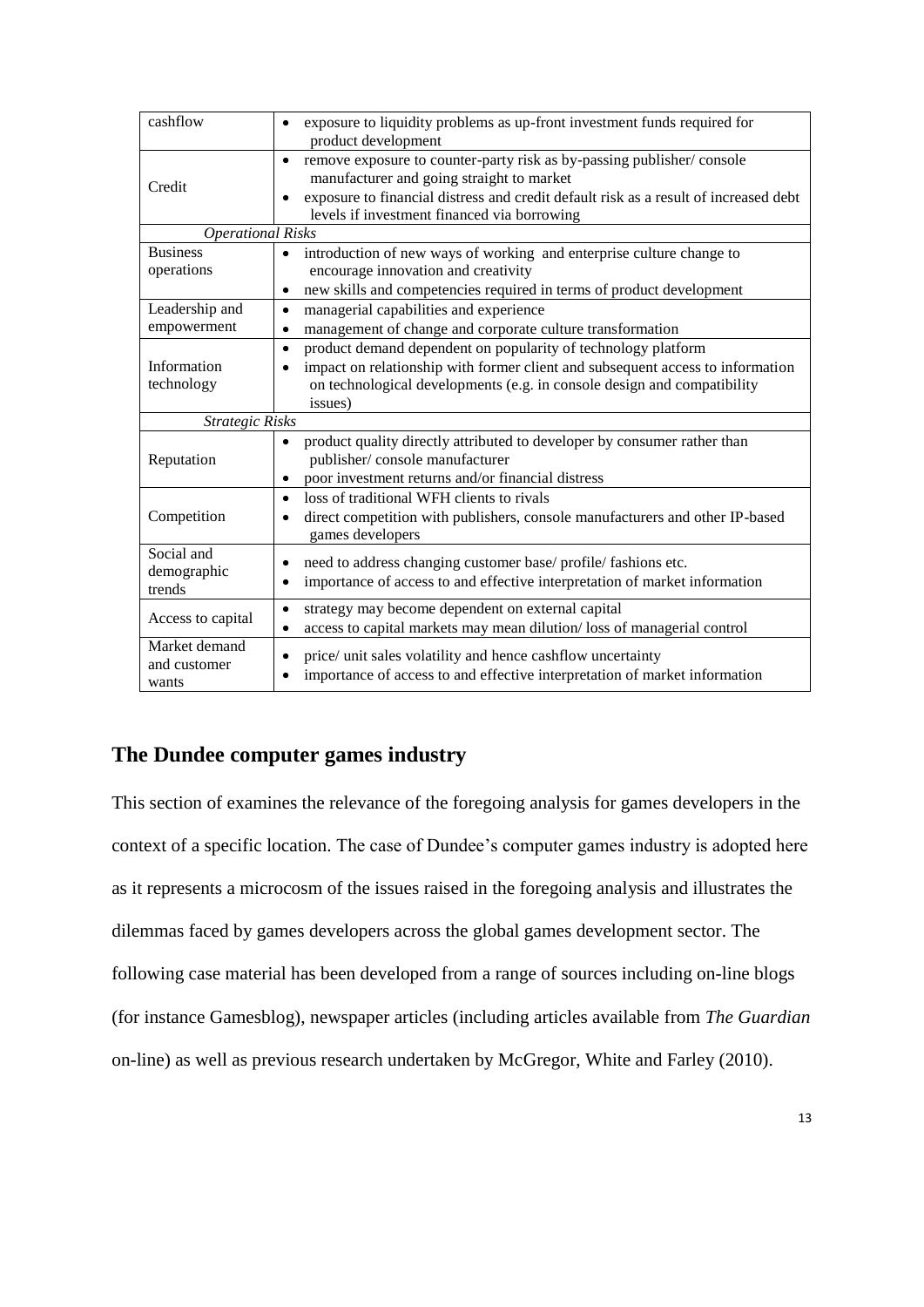The City of Dundee, and the games and technology companies based there have played a significant role in the history of computer games development. Personal computing became popular in Dundee in the early 1980s, the reason for this is, at least in part, due to the manufacture of the Sinclair ZX series of home computers at the Timex factory in Dundee. The shortage of readily available software for Spectrum resulted in a boom in simple games programmed in living rooms and bedrooms across the city. One of these young pioneers set up his first company DMA Design and released its first game, *Menace*, in 1988. By 1997 DMA had launched *Lemmings* and *Grand Theft Auto* selling more than 70 million units and making DMA one of the most successful developers in the world. The success of DMA placed Dundee on the world stage and studios sprung up around the city, the constant stream of talented programmers and artists graduating from local universities ensured that Dundee's games development companies have thrived (McGregor et *al.,* 2010; 2011).

The first generation of games development studios in Dundee were responsible for the production of some of the most successful titles and franchises in the history of the medium. While Vis Studios enjoyed success with the *State of Emergency* series, DMA created *Lemmings* and probably the most notorious games franchise, *Grand Theft Auto*. Following generations of studios including Visual Sciences, Cohort, 4J,Realtime Worlds and Ruffian established new business and production models working for global publishers like Electronic Arts, Sony and Microsoft amongst others. The major departure from the WFH development model was led by Denki in 2000. The company was set up to be a design-driven development studio, focused on the creation of digital toys and games. Denki's intention was to develop games for a variety of smaller platforms, including the [Game Boy Advance,](http://en.wikipedia.org/wiki/Game_Boy_Advance) which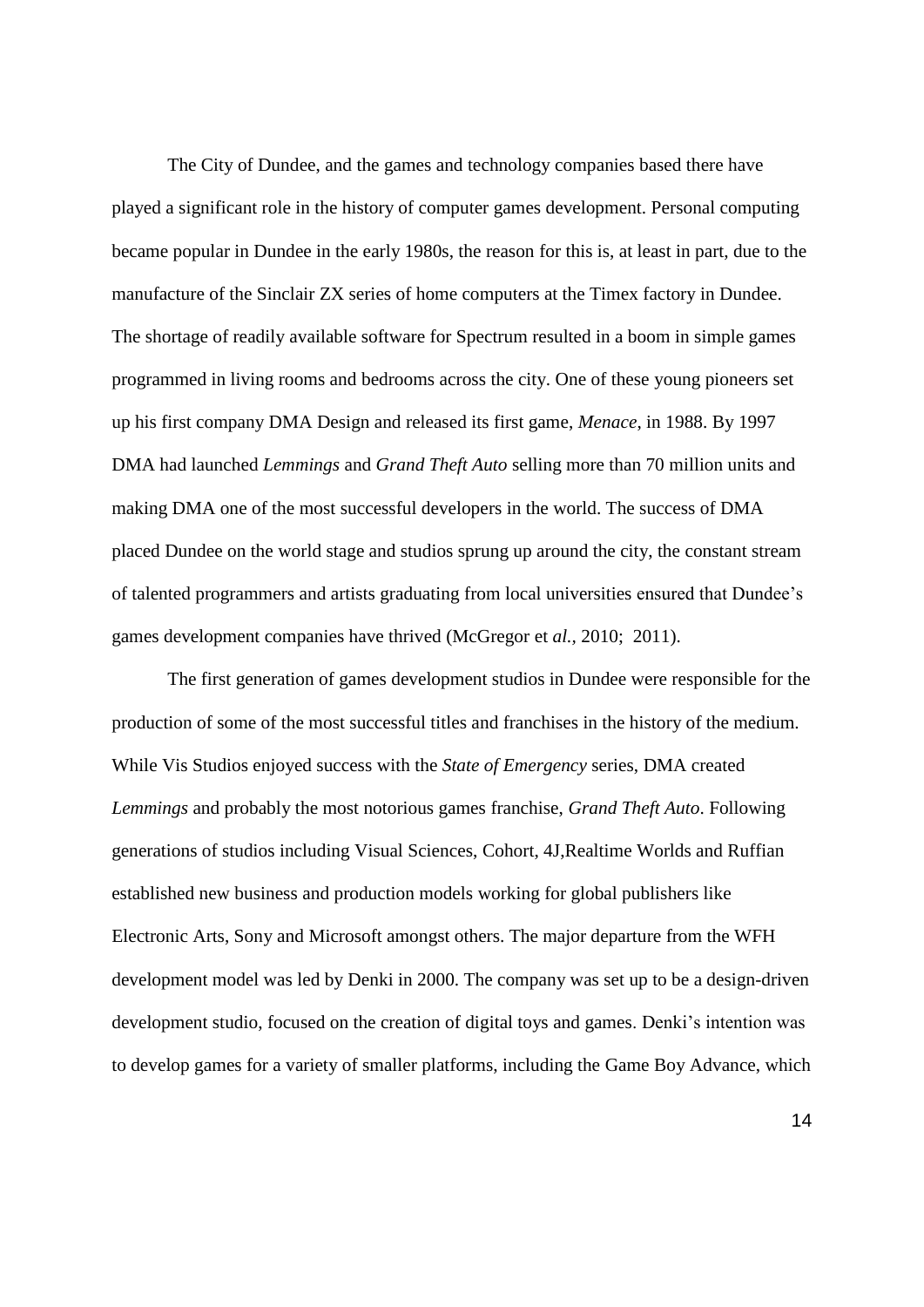the company saw as opening the games market up to a new, more casual audience. In 2005 Dynamo Games published *Championship Manager* for mobile phone and spawned a new generation of developers in the City focused on games development for mobile phones and handheld consoles.

#### **The case of Realtime Worlds**

By 2010 Realtime Worlds (RTW), founded by *Grand Theft Auto* creator Dave Jones, had grown to become the largest games development company in Scotland, employing over 300 people based in their Dundee studios. The company's rapid growth was based on the development of IP. RTW, having already demonstrated significant potential (for instance in producing the hit title *Crackdown*) and having an experienced management team, secured over \$100 million of venture capital funding. RTW was the giant of the Dundee [games](http://www.guardian.co.uk/technology/games) community, the lynchpin amid a thriving cluster of development studios, many of which were off-shoots of Jones' original company, DMA Design. However, by August 2010 the developer had become insolvent and had entered into administration (broadly equivalent to Chapter 11 status in the US), following an initial restructuring announcement in June of that year. This restructuring announcement came a few weeks after the launch of its massively multiplayer online game (MMOG) *APB*. How did this happen to RTW? According to Stuart's posting on Gamesblog/*The Guardian* (2010) '*APB* was going to be the *Grand Theft Auto* of the 21st century – a freeform cops 'n' robbers shootfest, taking place in a massively multiplayer universe where player characters were infinitely customisable.' The strategy for RTW was high risk in that they were putting if not all, then certainly a lot of eggs in one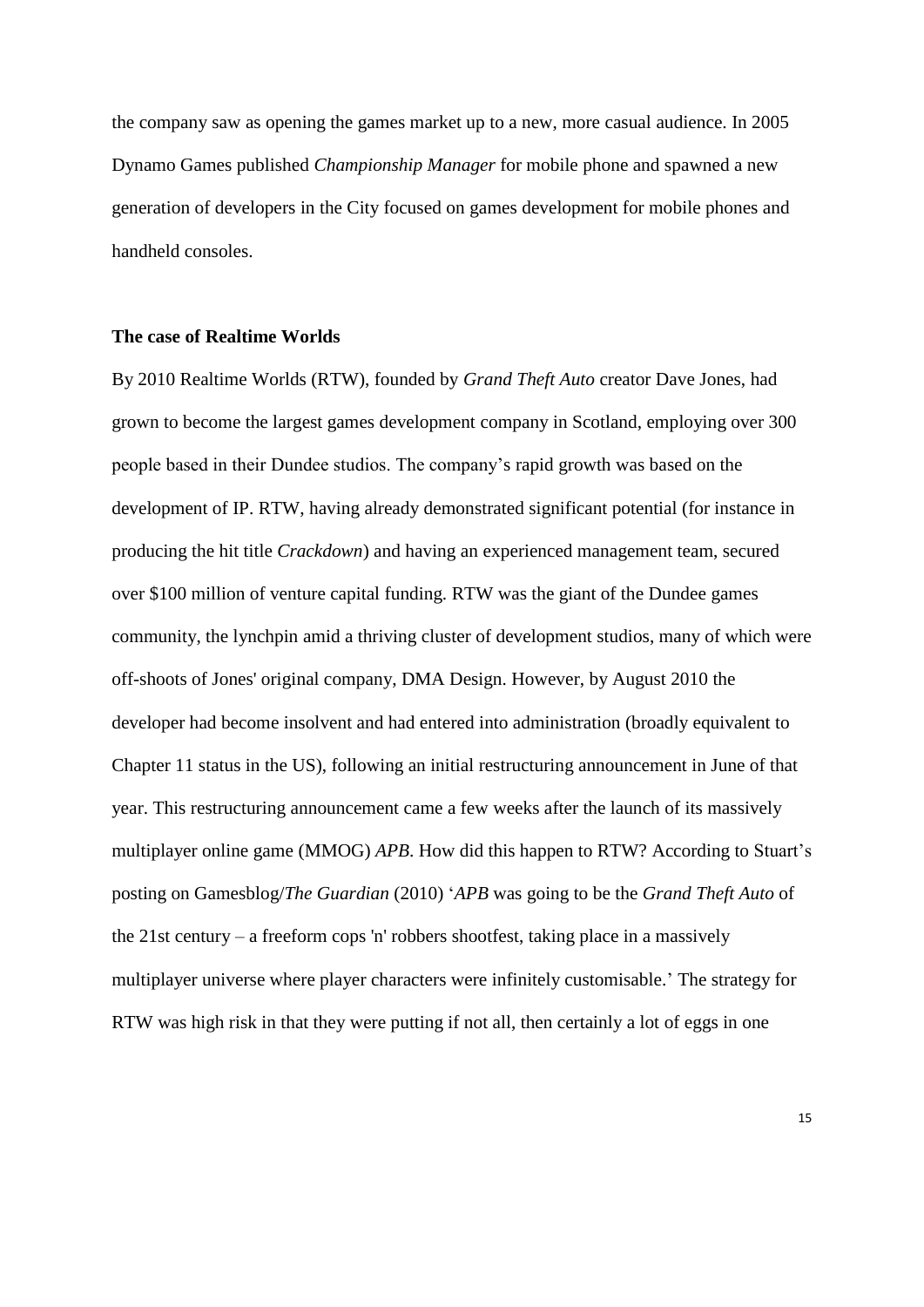basket – with the success of a single key product representing a critical factor in the future success of the business. So what went wrong?

An analysis of various games-based blogs, Twitter feeds as well as more traditional media coverage, indicates that the main contributing factor was that the product, *APB*, was not good enough. Stuart (2010) notes '[w]hen APB was released on 29th June 2010, it was clear the game was nowhere near ready. The shooting mechanism didn't work, the vehicle handling was sluggish, the match-making system was hopelessly inaccurate…the game wasn't good enough.' An ex-RTW employee observes (Stuart, 2010):

We were getting the data every week and we could see what the sales were like. It was very clear to us a number of weeks ago that the game was not selling in the quantities that the projections told us it would. Couple that with the feedback we were getting on the forums and add in the reviews … it wasn't painting a great picture. And it became clear that APB was not sustainable given the revenues it was generating. But because of the reviews, the rumours, the disappointing beta tests, there weren't enough players. That was the killer. And you've just got to ask again, how did this happen?'

And Gamespot (2012) notes:

there were issues that APB just wasn't fun enough, but it was believed that (as had happened with Crackdown) things would fall into place right before launch. As such, capital reserves were spent to the point that RTW had little in the bank when [APB launched on 29 June 2010](http://www.guardian.co.uk/technology/gamesblog/2010/aug/27/realtime-worlds-collapse)  [and attracted around 130,000 players.](http://www.guardian.co.uk/technology/gamesblog/2010/aug/27/realtime-worlds-collapse) Things didn't fall into place and sales fell short of expectations.

There is no doubting the calibre of the *APB* team. Lead designer EJ Moreland came in from Sony Online Entertainment where he worked on *Everquest II*; before that, he was a designer on the formative *Ultima Online* franchise. Brian Ulrich, the company's director of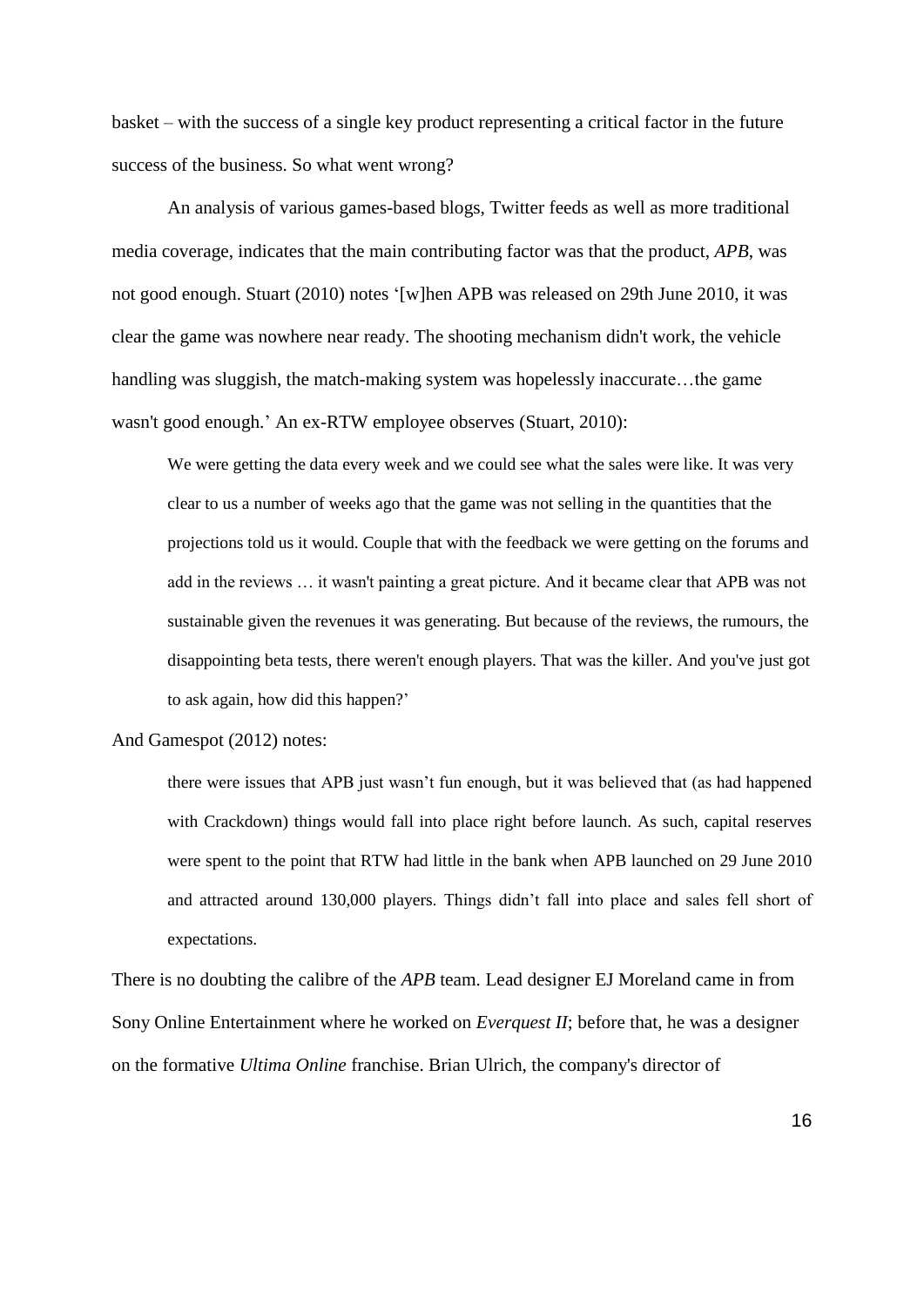development, came from EA Sports. As for the rest, within two days of the administration announcement, the likes of Sega, Blitz and Activision were flying up to Dundee to set up recruitment events. This was a talented, respected outfit. Another part of the problem, it seems, was the money. There was simply too much of it, and no one had come up with a plan on how to spend it effectively. 'Having too much money is as much a curse for start-ups as having too little,' says Nicholas Lovell of business blog [Gamesbrief](http://www.gamesbrief.com/) (2010). Lovell further notes:

Instead of identifying clear market opportunities, focusing resources and worrying about delivery, too much money gives you the licence to meander, experiment and play, and the absence of direction can be masked by the money for a very long time. This clearly happened in the case of RTW. The company meandered … with no clear sense of direction. That makes sense on a Facebook game with a budget of US\$300,000, or the original budgets of Lemmings and Grand Theft Auto, but not anymore.

A former RTW employee explains (Stuart, 2010):

There wasn't enough discipline […] We got all this money, and it made us relax, when really it should have focused our attention on making sure we had a really good approach to managing the project, to ensuring the design was exactly what it needed to be, to focus on testing early on, and just proving that we were doing the right thing, rather than taking the old 'it'll be done when it's done' attitude.

There are many question marks over the demise of this in games developer terms massive company. Why was there not a strict development structure in place? Why were the problems within *APB* not spotted earlier and dealt with properly? How could the whole issue of latency, especially with an action game running predominantly on the server rather than client side, not have been adequately predicted? How could this happen? In the end, it would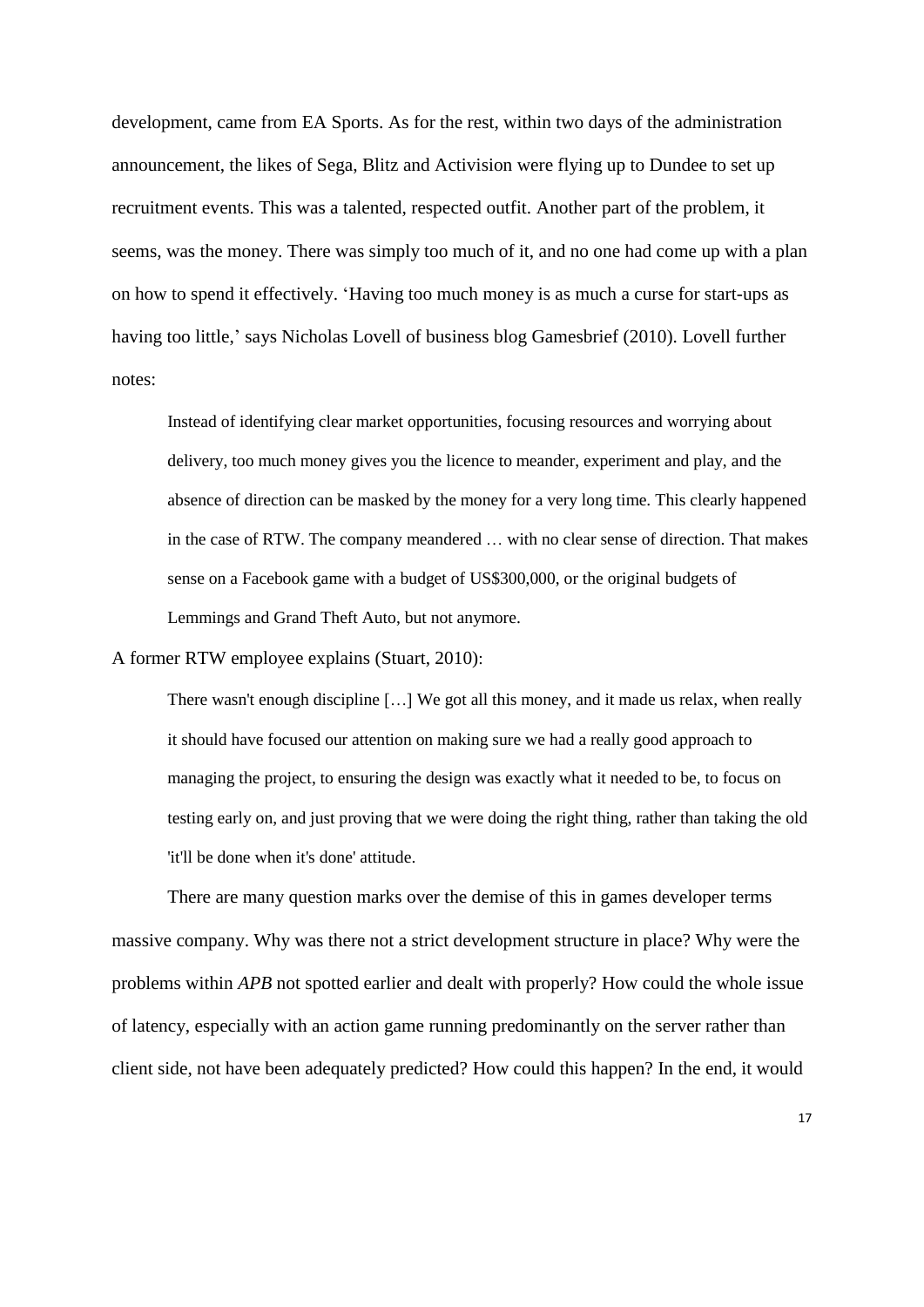appear to be a story of hubris and mismanagement, of artistic vision clashing with the realities of the need to make *APB* a commercial success. As a lot of reviews pointed out, it is likely that *APB* would have been a hugely successful game back in 2006. However, by 2010, smaller companies with greater agility were doing more interesting, coherent things in the MMOG sector.

The case of RTW illustrates some aspects of the changing portfolio risk exposure associated with the shift towards the IP-based model. In this case RTW were heavily reliant on the success of a single product in the market place, and directly reliant on cashflows arising from sales of that product. For a variety of reasons, the product simply did not perform as expected. Had RTW adopted a WFH model to the development of *APB* there would have been far more certainty associated with cash-flows arising from the project. The contributing factors appear to stem from a conflict within RTW between the way things had been done in the past and how things needed to change. This change ultimately required a complete cultural transformation within RTW and it was this transition in strategic and operational approaches which proved too difficult to achieve. From a risk management perspective it appears that RTW recognized the need to address a new set of risk exposures and took action to deal with these, for example by bringing in expertise from outside the business. However, RTW failed to identify and manage effectively the significant changes in portfolio risk brought about by the new business model, or more specifically in this case, the rapid expansion associated with the IP-based model.

#### **The case of Cohort Studios**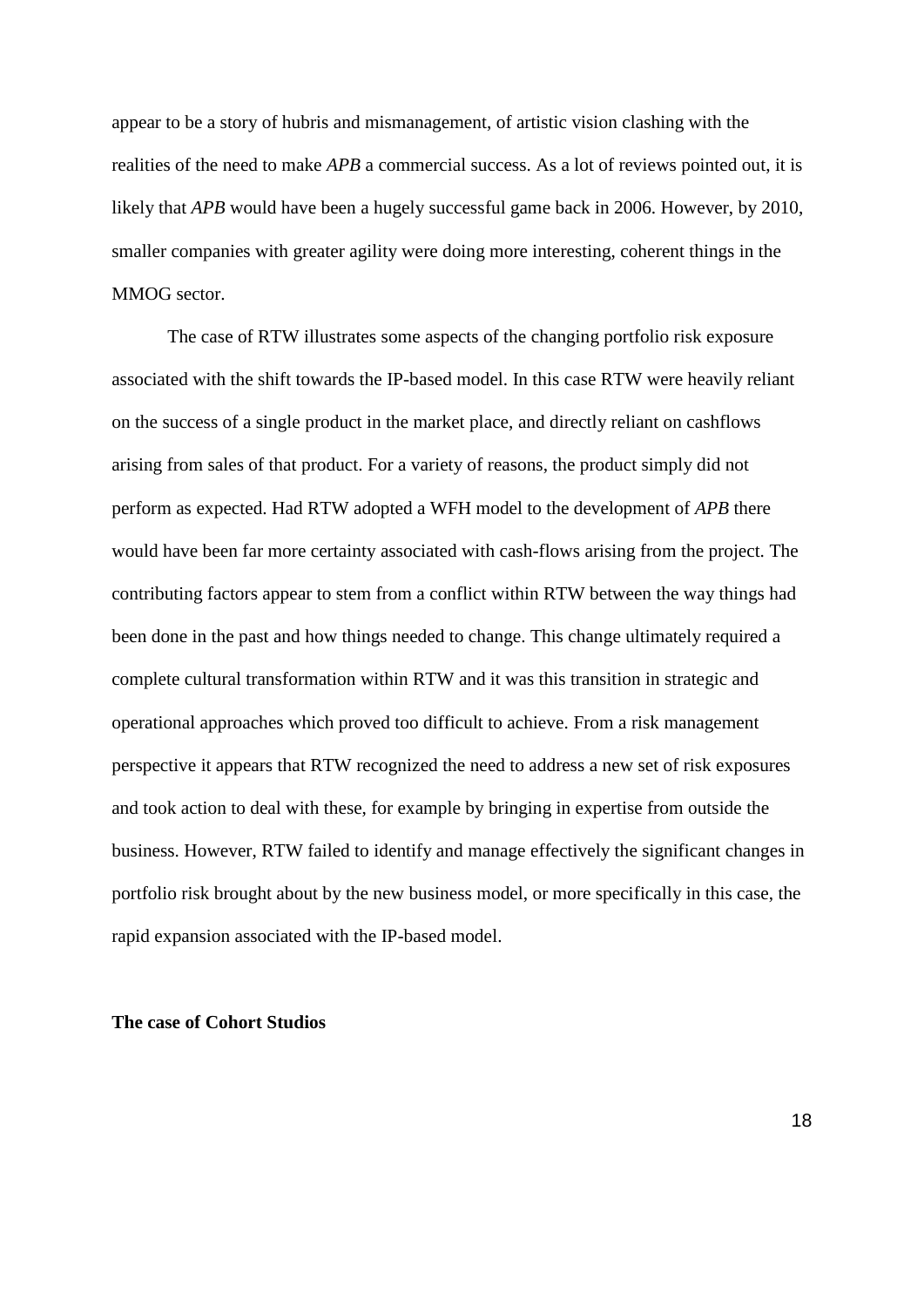In contrast to the IP-based approach adopted by RTW, Cohort Studios, formed in 2006 following the demise of Visual Science, has until recently been focused on undertaking WFH for a single client, Sony. The company employs over 50 people in their Dundee studio. On the back of the Sony WFH, which accounted for about 95 per cent of total turnover in 2010, Cohort have expanded rapidly in recent years (recruiting around 20 graduates in the past three or four years. Despite the success to date, Cohort's Managing Director, Lol Scragg, explains that their future strategy will involve a gradual shift from WFH projects towards selfpublishing titles (i.e. the IP-based model):'Ideally we would want to be 100 per cent IP-based but the main barrier is finance. We need WFH for cashflow so our aim is to move gradually towards self-publishing. In 2011, for example, we will be looking for 80 per cent WFH and 20 per cent IP.'

The Cohort Studios approach involves a more measured and gradual transition from the WFH model to the IP-based model. The implication is that, not only would the more gradual shift lead to greater cashflow certainty than an immediate shift to a 100 per cent IPbased model but it would also allow the enterprise to evolve culturally in a more organic way. This minimizes the potential culture shock for both managers and employees associated with the new business model and promotes the opportunity for a period of organizational learning which means that risks, if they materialise, are less likely to lead to the failure of the enterprise. The gradual shift in business model allows the business to take the consequences, learn from the experience as an organization, and adjust its strategic and/ or operational approach appropriately, without exposing itself to unacceptable portfolio risk levels that have potential solvency implications.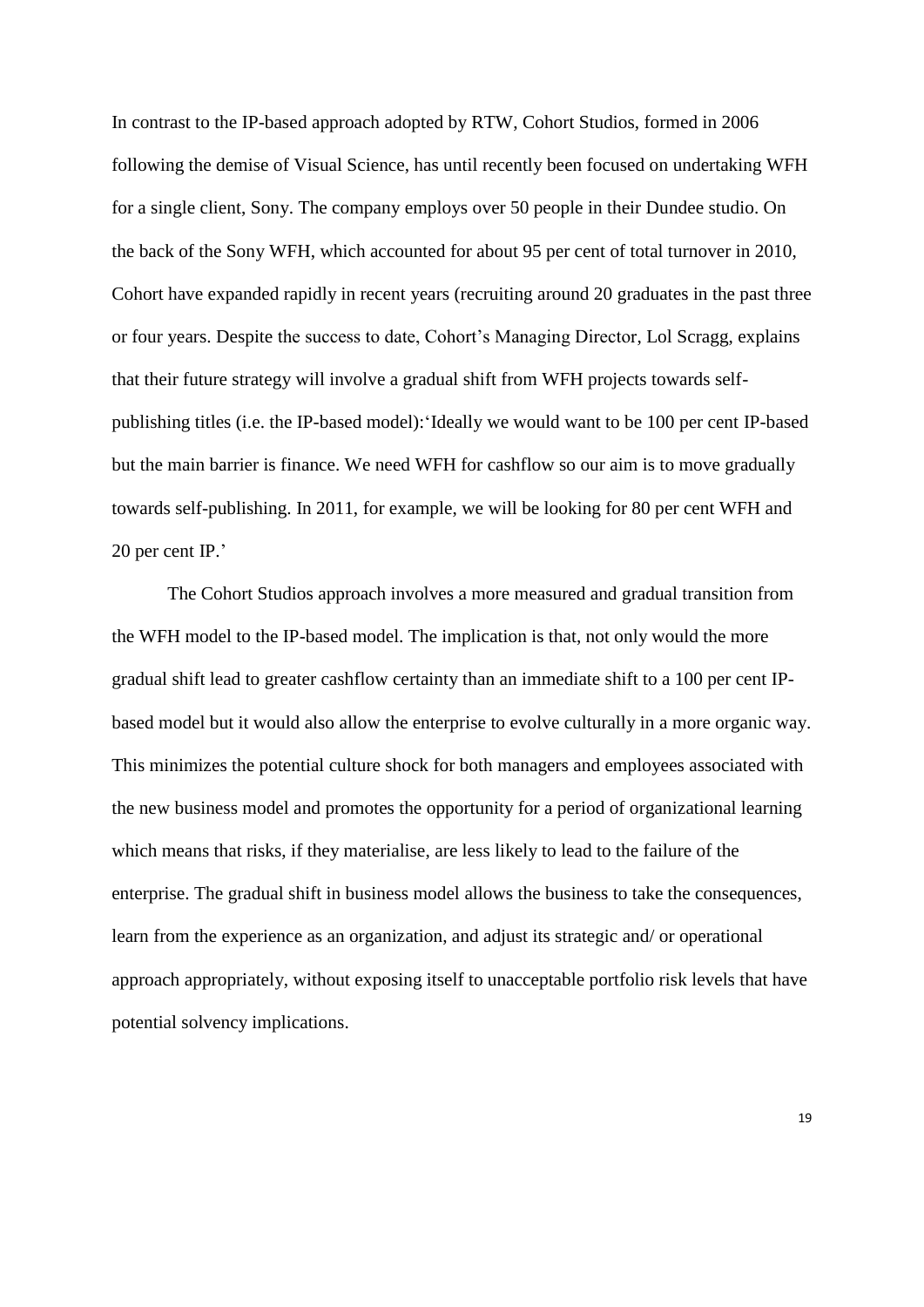#### **Conclusions: lessons from enterprise risk management**

The implications of the foregoing analysis suggest that the development and proliferation of internet and mobile technologies has represented a significant opportunity for computer games developers, and is likely to continue to do so. In order to exploit these opportunities games developers are moving from a WFH based business model towards an IP-based model. This shift, while representing the potential for significantly enhanced returns, exposes the enterprise to new and different sources of risk and overall is likely to significantly increase portfolio risk exposure for the business.

These risks emerge in a variety of ways and relate to issues associated with a change in the traditional value chain relationships within the games production network, including: cashflow uncertainty and marketing/ distribution channels; financing and access to capital; managerial competencies and skills; and corporate culture changes, amongst others. It is evident that the shift to the new IP-based business model acts to significantly alter the riskreturn profile of the games developer. It is clear from the views and actions of games development firms themselves that there is a strong desire to move towards an IP-based model. It is also evident that, for this shift to succeed, businesses need to be aware of their changing risk exposure as well as how to manage these differential risks effectively. The pace of transition from the WFH model to the new model, following an internet and/ or mobile technology based distribution channel strategy, needs to be carefully considered by the games development business managers. The concept of enterprise risk management can help businesses recognize the risk exposure implications and provides the tools for undertaking the systematic evaluation of alternative business models. However, the experience of businesses like RTW in Dundee should not discourage games developers from attempting to exploit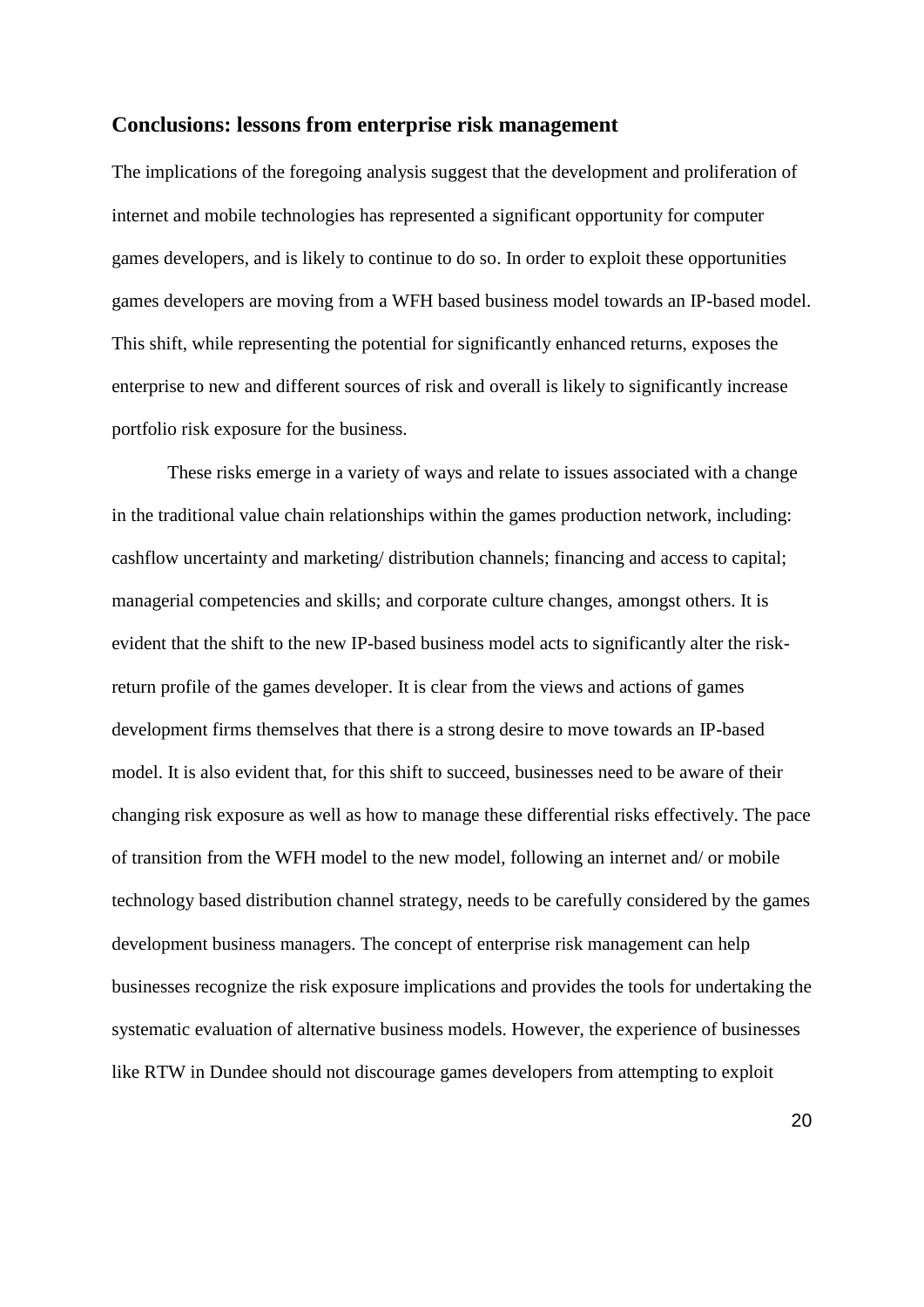their own IP and the risks presented by the new business model should be embraced as an opportunity. But success will only flow from those enterprises that identify, assess and manage the inherent risks effectively.

#### **References**

Banks, M., Calvey, D., Owen, J. and Russell, D. (2002) [Where the art is: defining and](http://papers.ssrn.com/sol3/papers.cfm?abstract_id=368763)  [managing creativity in new media SMEs,](http://papers.ssrn.com/sol3/papers.cfm?abstract_id=368763) *Creativity and Innovation Management,* 11: 251- 60.

Barnes, S.J. (2002) The mobile commerce value chain: analysis and future developments, *International Journal of Information Management*, 22: 91-108.

Casualty Actuarial Society (2003) *Overview of Enterprise Risk Management*, Committee of the Casualty Actuarial Society: CAS.

Edwards, T., Delbridge, R. and Munday, M. (2005) Understanding innovation in small and medium-sized enterprises: a process manifest, *Technovation,* 25: 1119-27.

Hotho, S. and Champion, K. (2011) Small businesses in the new creative industries:

innovation as a people management challenge, *Management Decision*, 49(1): 29-54.

IFF Research (2008) *The Impact of Online Trading*, Research Report July 2008 for the Skills for Business Network.

Johns, J. (2005) Video games production networks: value capture, power relations and embeddedness, *Journal of Economic Geography*, 6(2): 1-30.

Lovell, N. (2010) Hubris, ambition and mismanagement: the first post-mortem of Realtime Worlds, Gamesbrief, [http://www.gamesbrief.com/2010/08/hubris-ambition-and](http://www.gamesbrief.com/2010/08/hubris-ambition-and-mismanagement-the-first-post-mortem-of-realtime-worlds/)[mismanagement-the-first-post-mortem-of-realtime-worlds/.](http://www.gamesbrief.com/2010/08/hubris-ambition-and-mismanagement-the-first-post-mortem-of-realtime-worlds/)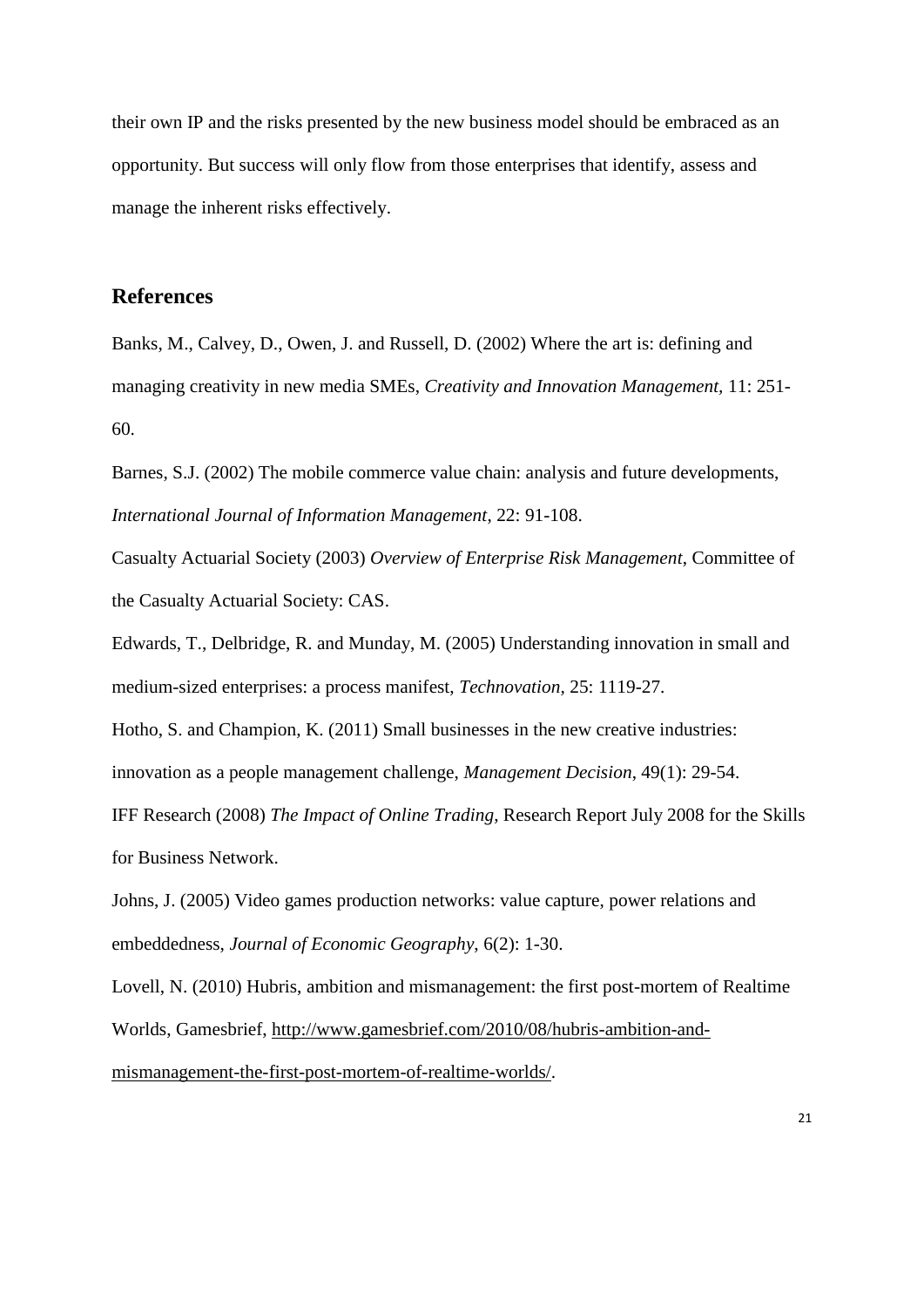McGregor, N., White, G. and Farley, P. (2010) The University of Abertay Dundee and the games industry in Dundee: Case Study 5, pp21-22, in Council for Industry and Higher Education*, The Fuse: Igniting High Growth for the Creative, Digital & Information* 

*Technology Industries in the UK*, London: Council for Industry and Higher Education.

McGregor, N., White, G. and Farley, P. (2011) Successful Industry-Higher Education

Collaboration: The Dundee Games Cluster and Abertay University, ICABE 2011 Conference

Proceedings, University of Piraeus, Piraeus available via

[http://www.icabe.gr/downloads/ICABE\\_2011\\_PROC.pdf](http://www.icabe.gr/downloads/ICABE_2011_PROC.pdf) .

Nooteboom, B. (2000) *Learning and Innovation in Organizations and Economies,* Oxford: Oxford University Press.

Raisch, S. (2008) Balanced structures: designing organizations for profitable growth, *Long Range Planning*, 41: 483-508.

Raisch, S. Birkinshaw, J., Probst, G. and Tushman, M.L. (2009) Organizational ambidexterity: balancing exploitation and exploration for sustained performance, *Organization Science*, 20(4): 685-95.

Stolz, C. (2008) Dynamics in innovation systems: evidence from Japan's game software industry, *Research Policy*, 37: 1480-91.

Stuart, K. (2010) Realtime Worlds: an inside story, Gamesblog/*The Guardian,* 27 August, [http://www.guardian.co.uk/technology/gamesblog/2010/aug/27/realtime-worlds-collapse.](http://www.guardian.co.uk/technology/gamesblog/2010/aug/27/realtime-worlds-collapse)

Tushman, M.L. and O'Reilly, C.A. (1996) The ambidextrous organization: managing

evolutionary and revolutionary change, *California Management Review*, 38(4): 1-23.